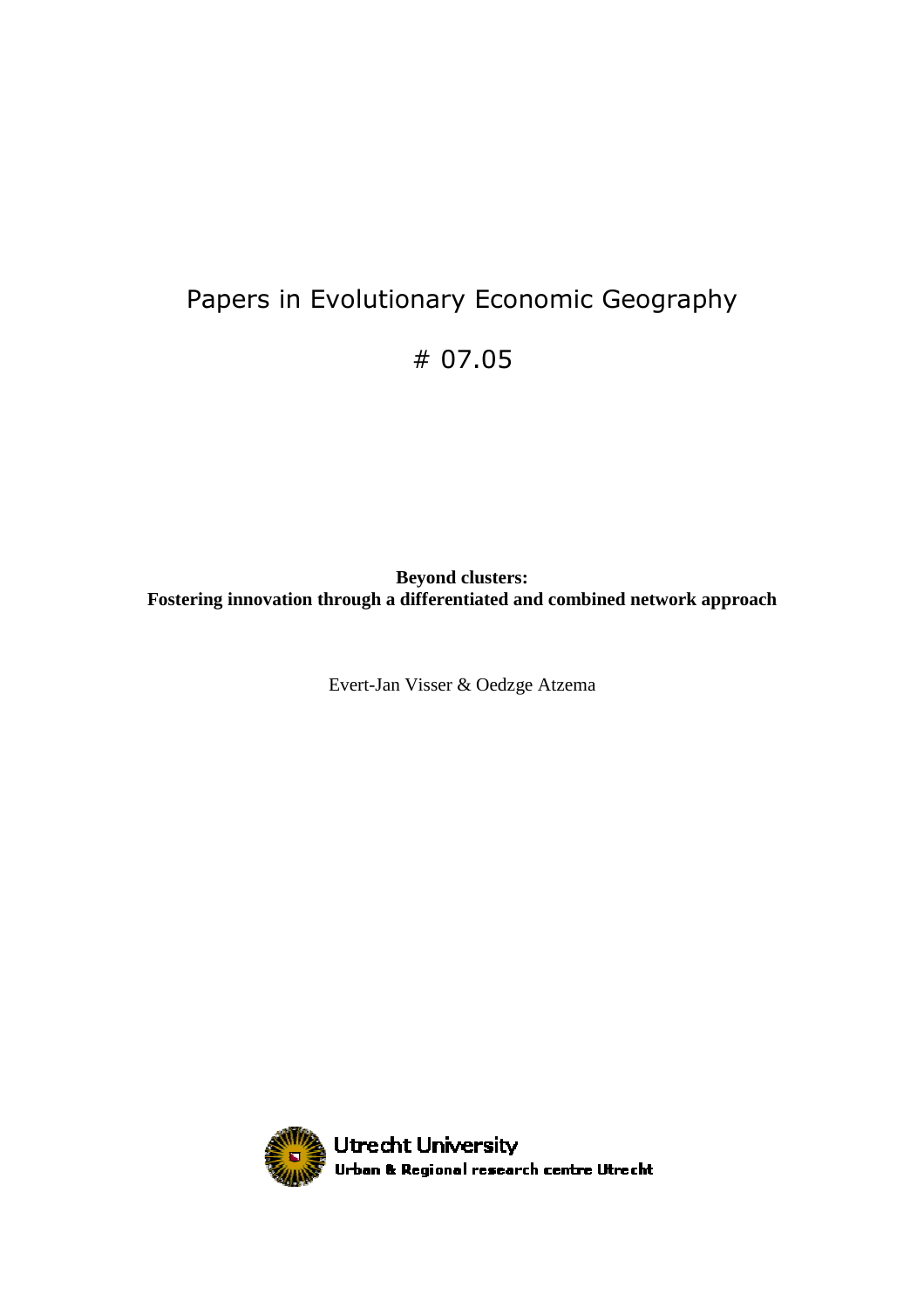# **Beyond clusters: Fostering innovation through a differentiated and combined network approach**

Evert-Jan Visser and Oedzge Atzema Utrecht University, Faculty of Geosciences, Section of Economic Geography Corresponding author: e.visser@geo.uu.nl

# **Abstract**

Over the past decades, economic and innovation policy across Europe moved in the direction of creating regional clusters of related firms and institutions. Creating clusters through public policy is risky, complex and costly, however. Moreover, it is not necessary to rely on clusters to stimulate innovation. A differentiated and combined network approach to enhancing innovation and stimulating economic growth may be more efficient and effective, especially though not exclusively in regions lacking clusters. The challenge of such a policy is to mitigate the bottlenecks associated with 'global pipeline', 'local buzz' and 'stand alone' strategies used by innovative firms (cf. Bathelt et al. 2004; Atzema & Visser 2005b), and to combine these strategies with a view to their complementarity in terms of knowledge effects. Private and semi-public brokers will be key in the evolving policy, as timely organizational change is crucial for continued innovation, while brokers also need to mitigate governance problems. This requires region-specific knowledge in terms of sectors, life cycles, institutional and socio-cultural factors, and yields spatially differentiated and differentiating adjustment strategies. The role of public policy is to assist in recruiting, provide start-up funding and monitor brokers. With this, policy moves towards a decentralized, process-based, region-specific, spatially diverging and multi-level system of innovation that is geared towards the evolving innovation strategies of firms.

## *Key words: innovation policy, clusters, networks, governance, regionalization*

Jel codes: R11, R58, O12, O31, O38

# **1. Introduction**

Regional policy focused on stimulating innovation is relatively new, yet widespread in Europe and other parts of the world. Over the past decades, the focus of this policy shifted towards stimulating learning and innovation processes at the regional level, with the aim to promote regional economic growth. The rationale of this approach goes back to research suggesting that learning and innovation are interactive processes (Lundvall 1988, Nooteboom 2000) that appear to be confined to specific regional settings (see e.g. Camagni 1991; Becattini 1990; Cooke 2001; Asheim 1996). The regional approach to innovation has, however, become especially popular as a result of the work of the Harvard economist Michael Porter (1990, 1998, 2000), who triggered attention for so-called regional clusters of related sectors and industries, with a view to raising productivity, innovativeness and competitiveness in general.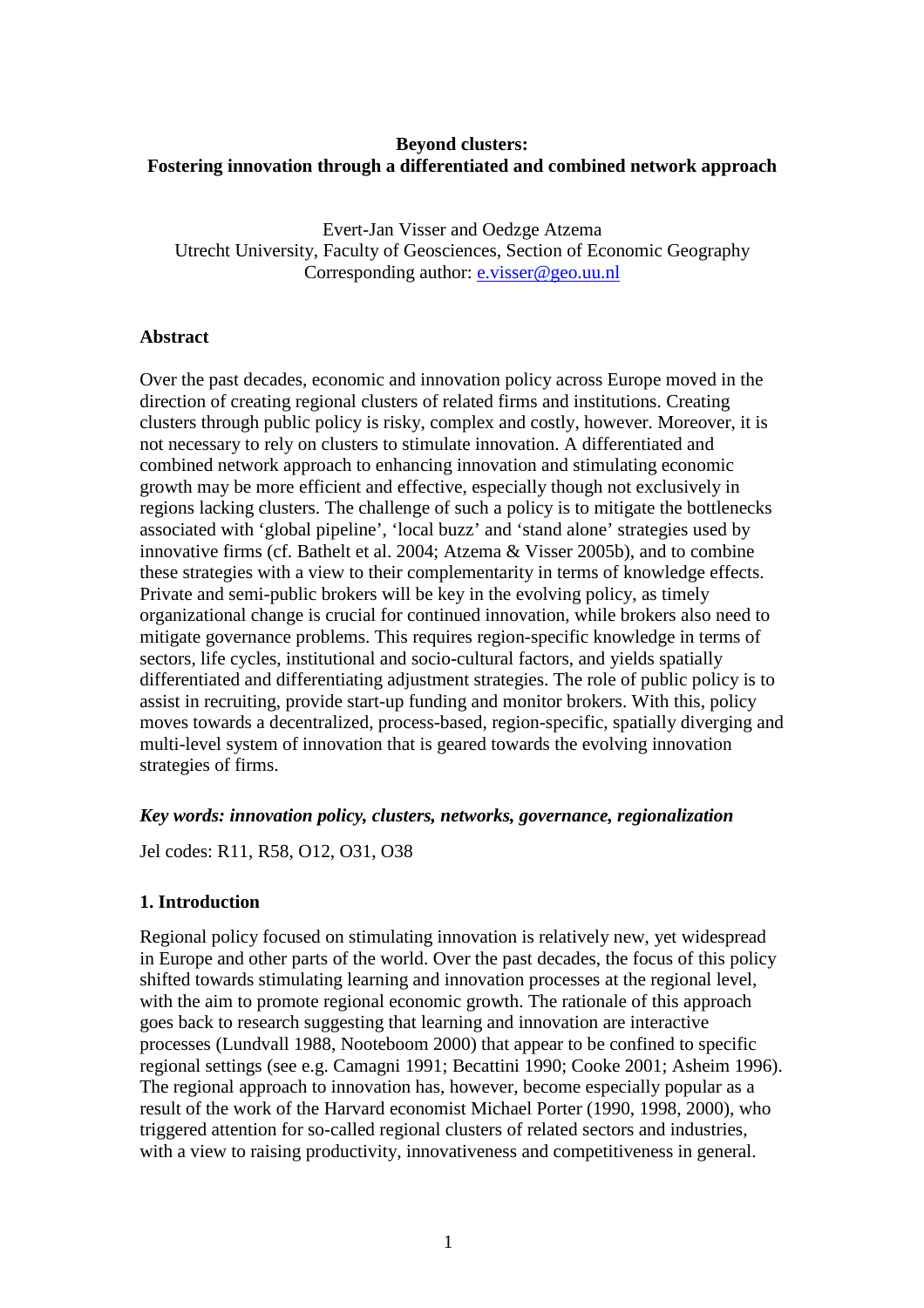This paper describes the evolution of regional economic and innovation policy in Europe, summarizes a number of problems with regional cluster-oriented policies, and asks what type of innovation policy is appropriate in the case of regions lacking clusters (which may be the situation in most European regions) and of those relatively rare cases of regions lodging vibrant clusters. The paper argues that a more efficient and effective innovation policy may be based on a differentiated and combined network approach to stimulating innovation. It thus develops a *plea* for a policy that is geared towards different types of innovation behaviour of firms, and which addresses the bottlenecks associated with each of these types (differentiation), while connecting them with a view to passing through the different stages of knowledge development (combination). This plea is inspired by recent empirical work on the innovation strategies of firms in the Utrecht, Gooi & Eemland region in the Netherlands (see Atzema & Visser 2005b), which is an example of a region lacking clusters and hiding innovation potential in other ways. Next, it builds on Bathelt's et al. (2004) ideas regarding the spatiality of knowledge creation, especially their observation that 'recent cluster policies are so predisposed toward local networking that the importance of external, trans-local communication is overlooked' (ibid., p. 49). Other sources of literature (e.g. on business strategy, innovation, evolution, clusters, services, and globalization) also inspired us while writing the below plea.

The paper is structured as follows. Section 2 sketches the evolution of regional economic and innovation policy in Europe. Section 3 derives a series of problems with regional cluster-based innovation policies from several sources of literature. Section 4 describes three stylized innovation strategies of firms, including bottlenecks and shortcomings of each strategy. Section 5 asks whether and what type of policy is appropriate considering these bottlenecks and shortcomings. Section 6 considers the spatial scale at which the emerging policy alternative should develop, and asks to what extent regional differences are important. Section 7 summarizes the main findings.

## **2: Evolution of regional economic and innovation policy in Europe**

The origins of regional economic and innovation policy go back to 1980s, when Keynesian regional policies lost ground during the economic crisis of 1979-1982. Supply-side oriented innovation policies initially focused on attracting innovative firms, and then shifted towards the creation of regional milieus and innovation systems, in line with the idea that innovation is a non-linear process (Rosenberg 1982), that the road from invention to a successful innovation is full of uncertainty, that constant monitoring and feedback is thus required, and that both internal and external sources are useful in this respect. Next, researchers suggested that learning and innovation are interactive processes (Lundvall 1988) are confined to specific regional settings (see e.g. Camagni 1991; Becattini 1990; Cooke 2001; Asheim 1996). Innovative firms were increasingly seen as 'learning organisations embedded within a broader institutional context' (Mytelka & Smith 2002, p. 1472), inducing Freeman and Lundvall to launch the 'innovation system' concept (see Carlsson 2006). Due to its empirical content, policymakers welcomed this approach, especially in the OECD, the EU and the UN, where small groups of researchers were commissioned the task of elaborating and operationalising the concept (Mytelka & Smith 2002, p. 1476).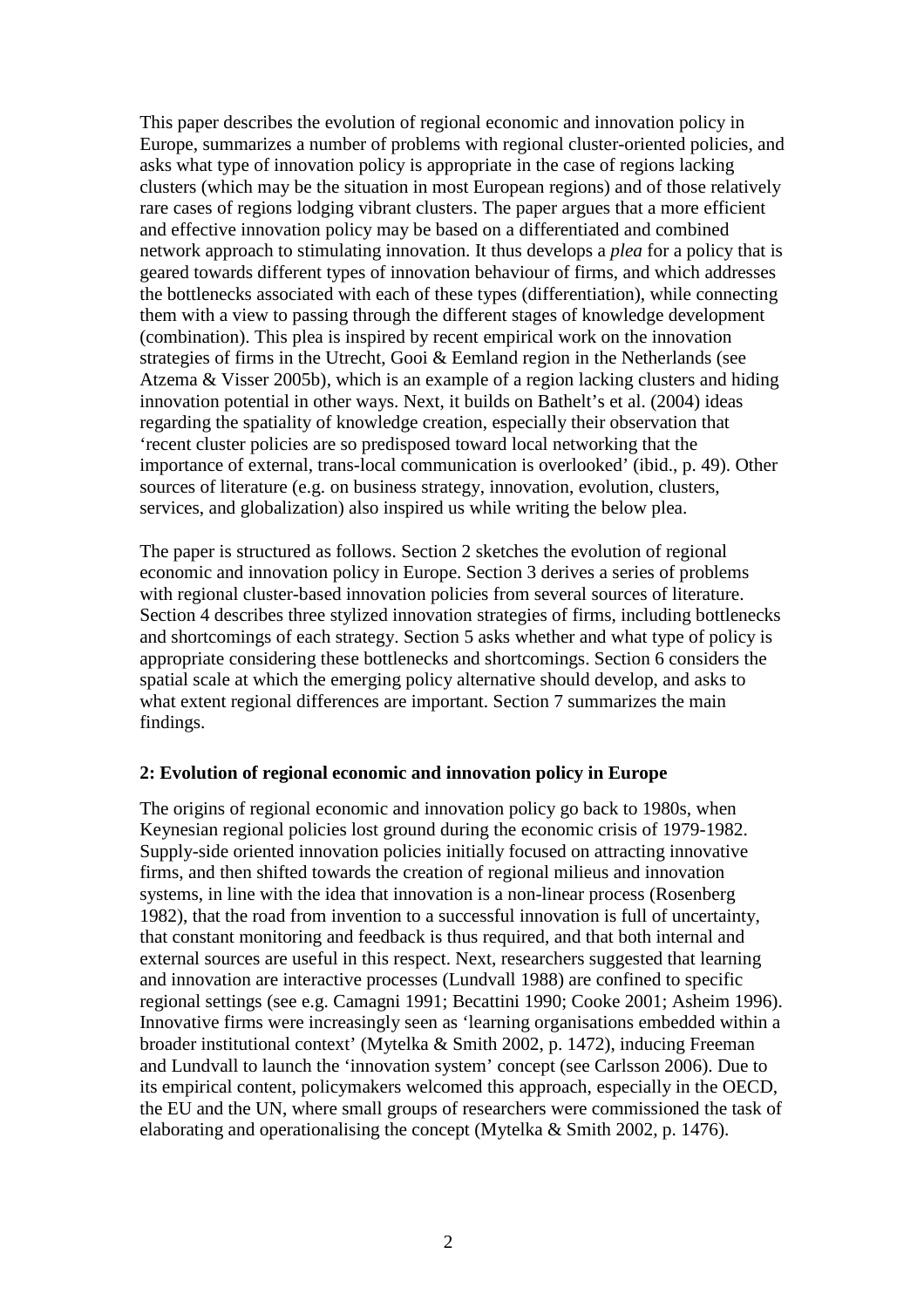The regional approach to enhancing economic growth and innovation has also become popular as a result of the work of the Harvard economist Michael Porter (1990, 1998, 2000), who triggered attention for so-called clusters with a view to raising productivity, innovativeness and competitiveness. According to Porter, clusters involve groups of firms operating in related branches of industry at the level of final products, raw materials, equipment, machinery and services, i.e., competitors, users and producers of intermediary and final products, and producers of complementary goods and services. These firms benefit from functional and technological interactions beyond mere input-output transactions. In fact, interactions occur between four sets of factors that constitute Porter's 'competitive diamond': firm strategy, structure and rivalry; factor input conditions; demand conditions; and related and supporting industries. The more developed and intense the interactions between these factors and the actors involved, the greater will be the productivity, innovativeness and export growth of the firms and sectors concerned. Although Porter (1990, p. 156-57) mentioned the importance of geographical concentration of firms to enhance the working of clusters, he did not explicitly include a spatial dimension in his original cluster definition. Later, he did, writing that "the enduring competitive advantages in a global economy are often heavily localised, arising from concentrations of highly specialised skills and knowledge, institutions, rivalry, related businesses, and sophisticated customers" (1998, p. 5). Hence, Porter (1998, p. 197) defined clusters as 'geographic concentrations of interconnected companies, specialized suppliers, service providers, firms in related industries, and associated institutions (for example, universities, standards agencies, and trade associations) in particular fields that compete but also co-operate'.

In line with the above insights, regional economic and innovation policy in Europe started focusing on the promotion of regional clusters and a regional atmosphere stimulating entrepreneurship, collective learning, the social prestige and acceptance of innovation (Park 2001). In this context, clusters refer to networks of innovative firms and supporting institutions, which are thought to develop at the local or regional level and then to extend towards the global level, which is different from the original meaning of the cluster concept as a long-term process of geographical concentration of firms in related activities, i.e., a sectoral agglomeration in which spatial proximity yields external economies in factor, production and transaction costs as well as information spillovers (see e.g. Marshall 1890). In the emerging policy context, clusters equate with collaborative networks, and the role of policy is to facilitate network formation to stimulate knowledge interaction within the region as well as with actors crossing regional borders.

This last element coincides with research findings that innovative firms often consider the world for new knowledge, depend on global markets, technology and skilled workers elsewhere, and that innovation processes increasingly surpass national borders as a result of enhanced cross-border technology transfer via technologyintensive trade, an increasing number of international strategic technology alliances, multinational companies pushing on the transnational organization of R&D, and the involvement of marketing, manufacturing and R&D units of firms in innovation processes (Kuhlman & Edler 2003). Carlsson (2006) observes that R&D activities internationalize, as they are largely conducted within firms, i.e. in international yet intra-firm corporate networks. These activities augment home-base technological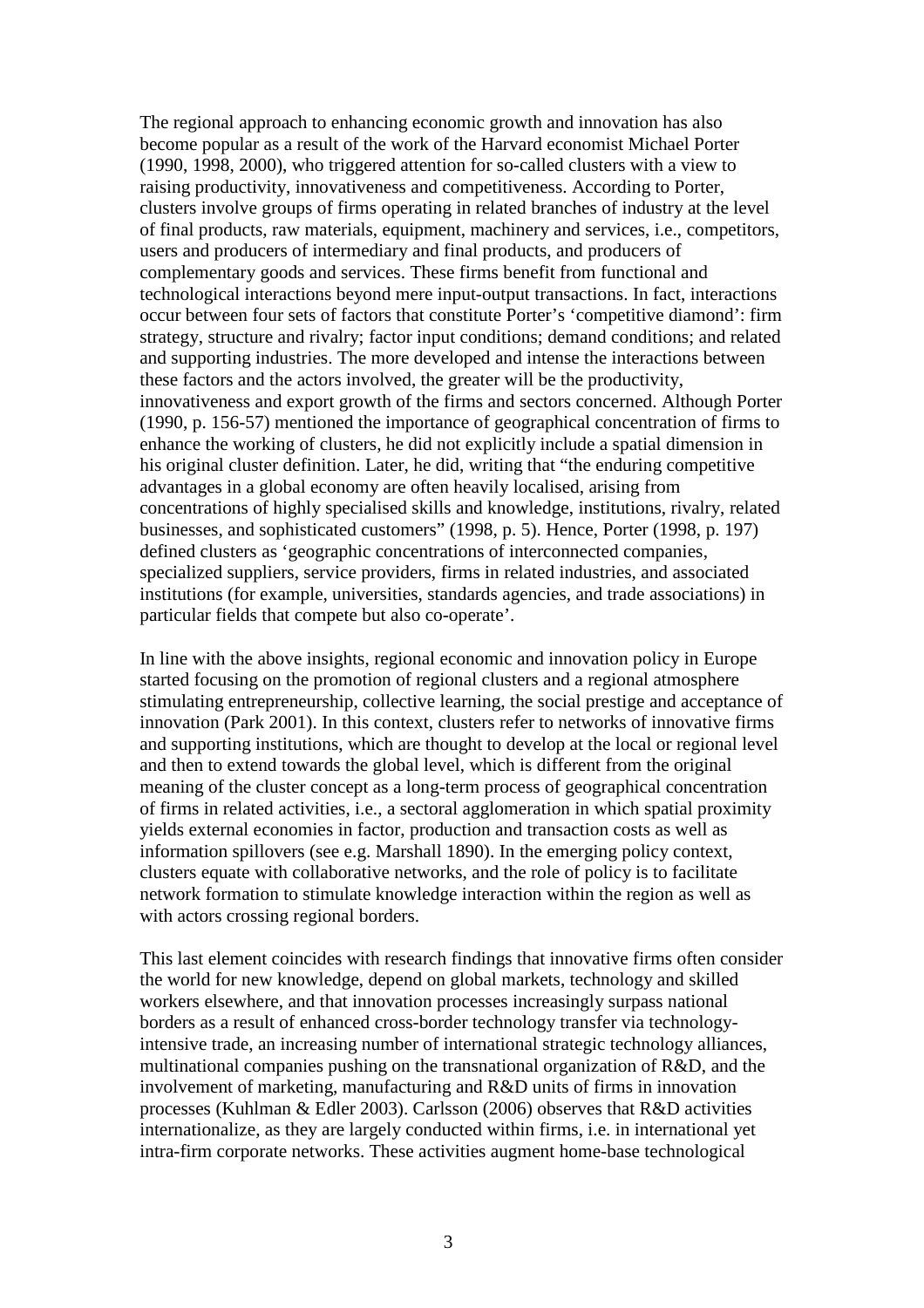competence, while increasing differences between headquarters and subsidiaries in terms of technological competences, science-based activities and core competencies.

So, trans-local, inter-national and even intra-firm interactions are important for innovation, and cluster policies in principle allow for this. In practice, however, regional policymakers seem to be tempted to emphasize regional interactions as a way of stimulating learning and innovation processes, creating regional clusters and promoting regional economic growth. It appears that Porter's cluster approach to innovation has become most influential among policy-makers (see e.g. Roelandt & Den Hertog 1999; Boekholt & Roelandt 2000; Den Hertog, Bergman & Charles 2001; Observatory of European SMEs 2002; Sölvell, Lindqvist & Ketels 2003). Hospers (2005, p. 452) in fact notes that "everywhere in Europe, policy-makers aim for (..) the creation of 'high-tech clusters', especially in information-, bio- and nanotechnology". Sölvell, Lindqvist & Ketels (2003, p. 10) report that in Europe, USA, New Zealand and Australia alone, more than 500 regional cluster initiatives have been undertaken. Elsewhere, policy trends are similar (see e.g. ECLAC 2005 for Latin America). Porter's influence is also felt in the Netherlands, where the central government took various measures to stimulate innovation, among which the creation of a number of so-called knowledge centres, which receive priority funding for R&D, and the listing of a few regional centres of innovation that are believed to have the highest potential to contribute to the realization of the national innovation agenda (Ministry of Economic Affairs, 2004).

## **3: Problems with a regional cluster-based innovation policy**

Martin and Sunley (2003) and more recently Asheim et al. (2006) criticized Porter's approach to clustering for bringing along a number of serious conceptual, theoretical and methodological problems. We build on this criticism and add to it by using several strands of literature to derive five risks and problems with a regional clusterbased policy to stimulate innovation.

A first problem with regional cluster-based policies is the *risk of strategic failure*, which we derive from the innovation literature (see e.g. Nooteboom 2000 and 2004). Innovation is unpredictable in terms of both processes and outcomes. Hence, it is difficult to select *ex ante* the firms, technologies and industries that will be involved in the creation of novelty, and thus will be the winners in a near or more distant future. Innovation is a highly uncertain process that is characterized by a lot of trial and error, apparent success and unexpected failure, ongoing corrections and finetuning in the light of evolving market and technology developments, and sometimes light at the end of the tunnel in the form of a successful new product. There is no problem with this, as long as actors in the context of markets make different bets about the future and invest in different directions, after which a process of selection leads to the survival of some innovations, and the death of all other ventures. The problem is relevant, however, once public decision-makers enter the stage, selecting *ex ante* what they think will be winners in the future. Public mistakes tend to be more large-scale in nature, and will have to be paid by taxpayers, whereas private mistakes imply a loss to certain individuals only—those who made the wrong choices. Private decision-making thus appears to be superior in terms of spreading the risk of innovation failures. It may also be superior in terms of the quality of decision-making, considering the often political nature of public decision-making.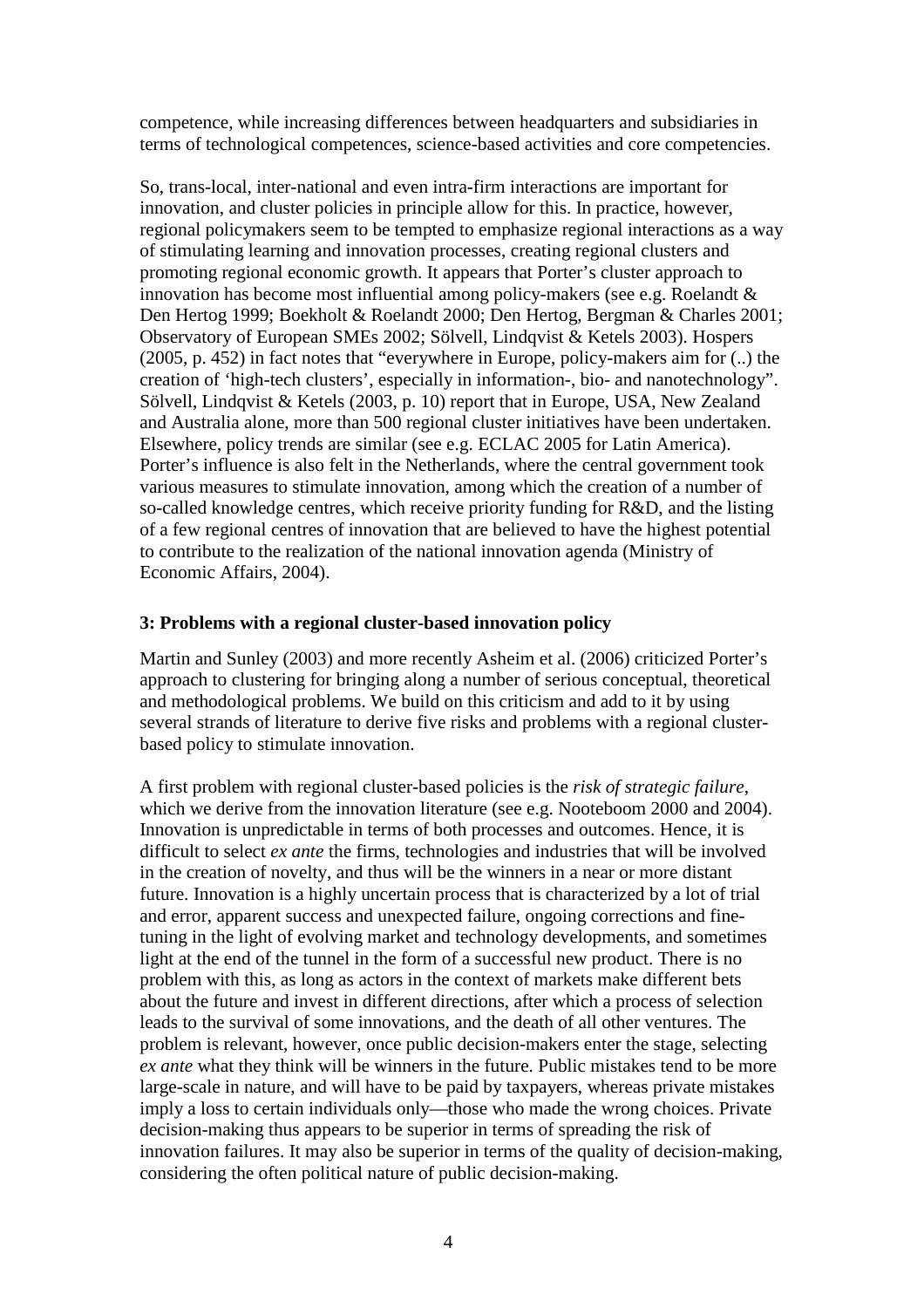A second problem is the *risk of collective failure*, which can be derived from literature on business strategy (see e.g. Porter 1985). Aiming at stimulating innovation in their region, policymakers tend to copy the success of well-known high-tech regional clusters elsewhere, for example Silicon Valley in California (USA), Bavaria (Germany), Sophia-Antipolis (France) and Oulu (Finland) (Hospers 2005). These days, everyone seems to want a bio- or nanotechnology cluster, or an ICT, multimedia, life sciences, (alternative) energy or other type of high-tech cluster. This tendency of imitation in industrial, innovation and cluster policy runs the risk of overinvestment, producing excess capacity and competition on costs in stead of innovation. Jacobs and Lankhuizen (2006, p. 247) note that Porter (1990, 1998, 2000) called upon governments to focus on particular and traditional competitive strengths, not to imitate the success of others. It seems that this message did not come across.

A third problem is *the problem of complexity*, which can be derived from the literature on clusters, services and evolutionary economic geography. The cluster literature suggests that clustering refers to diverse, complex, endogenous, embedded, long-term and historical processes taking place in specific regional contexts (see e.g. Gordon and McCann 2000, Visser and Boschma 2004, Asheim et al 2006; see also annex 1). Next, many regions do not have clusters—and thus will have to start from scratch, while the literature on service industries and innovation suggests that these activities hardly cluster (see e.g. Bilderbeek et al. 1998). Brenner's (2004) work on German clusters suggests that it may be hard, if not impossible, to create and develop clusters. Clustering is due to local self-augmenting processes (LSAPs) that increase entry and/or lower exit rates. 1 In turn, a higher entry and/or lower exit rates may result from start-ups (due to more spin-offs and/or better access to venture capital in a cluster), relocation, and incumbent growth (which may be due to enhanced innovation and/or cost reductions, which in turn can result from pure spillovers, intra-cluster cooperation, and human capital accumulation). There are four conditions to obtain LSAPs, however: positive feedback between actors within or across firm populations and/or with local conditions; this positive feedback should increase more than linearly with the size of factors; the time frame of a factor and changes in the firm population should be the same; and the process should be local. The upshot is that not all factors and causal relationships between factors suggested in the cluster literature fulfil these conditions (for an overview, see Brenner 2004, p. 42-55). So, we do not yet know what causes the genesis and growth of clusters. Given this uncertainty, we can hardly predict the outcomes of a cluster policy, and policymakers have a hard time selecting effective measures. Furthermore, one has to bear in mind that LSAPs constitute the necessary conditions for clustering, while industry-specific and regional conditions are the sufficient conditions. Not all industries have the characteristics favouring clustering, and where it occurs, it is not always caused by the same mechanisms. Regional conditions refer to exogenous factors, historical and stochastic events (e.g. the arrival of pioneers, certain actions of leader firms) and the strength of particular LSAPs. In hindsight, it may be possible to explain why in certain regions clusters developed. Beforehand, however, it is hard to say whether or not one will emerge: where, when and how fast. Evolutionary economic geographic literature (see Boschma & Frenken 2006) states that it may be a matter of chance that in a certain region a certain threshold value is reached, and that some kind of self-augmenting process starts playing its part, so that clustering takes place in that region, and not in another. In any case, more research is required to answer the questions if, when,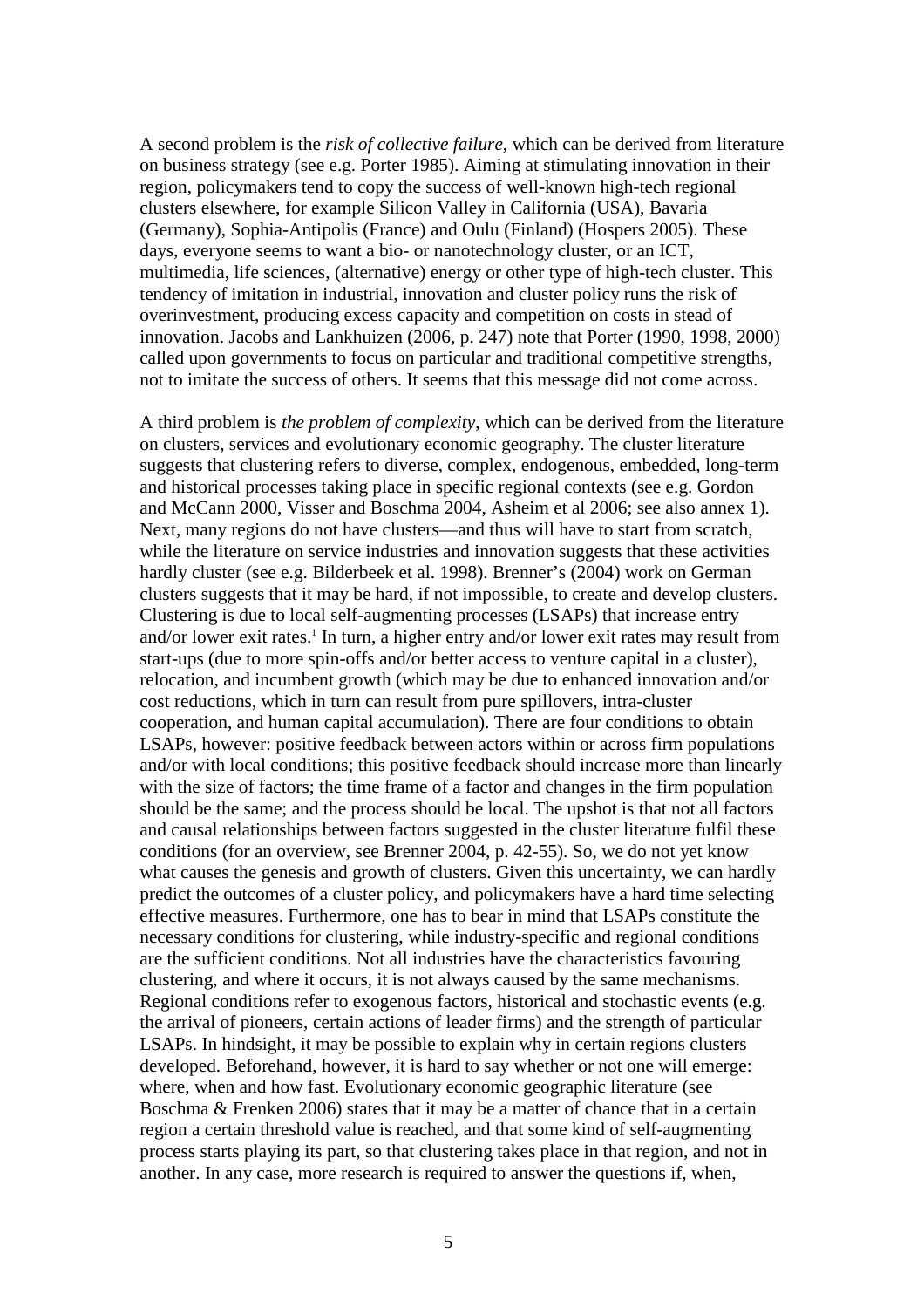where, and how clusters develop. Until then, policymakers creating clusters are gambling.

A fourth, and in the context of this paper very important problem that drives our aim to formulate an alternative innovation policy at the regional level, are the *high opportunity costs* of cluster-based policies. This problem can be derived from literature on globalization of innovation systems (see e.g. Bathelt et al. 2004; Simmie 2004 and 2006; Carlsson 2006). This literature stresses the international dimension and spatial differentiation of different steps in the knowledge acquisition, learning and innovation process, with inter-firm alliances and knowledge trades increasingly taking place at the international level up to a global scale. By fostering 'local buzz' strengthening regional ties, contact and identity in clusters, one may thus well overlook other business efforts to innovate, e.g. constructing 'global pipelines' seeking and combining international knowledge with one's own, and 'standing alone'—relying on internal knowledge resources for innovation (Bathelt et al. 2004; Atzema & Visser 2005b). Each of these strategies that firms use to learn and innovate may run into specific problems, requiring different policy measures. A policy focus on stimulating 'local buzz' in clusters may thus well go at the expense of explicit attention for the bottlenecks arising with other business strategies to innovate. Next, it may miss out on possibilities for synergy between different strategies that businesses use for innovation (we will explain the last point in Section 5). So, the problem of high opportunity costs of cluster-based policies consists of overlooking bottlenecks associated with other business strategies to innovate, and missing out on synergy based on the complementarity of these strategies in the light of the different stages of innovation processes. 2

The above four problems may apply to national and regional economies, no matter if these lodge innovative clusters (see e.g. Paniccia 2006), not any more (see e.g. Grabher 1993), or not at all (as is e.g. the case of the Utrecht, Gooi & Eemland region in The Netherlands; see Atzema and Visser 2005b). <sup>3</sup> Many EU regions may be characterized by a diversified economy, an increasing service sector, and/or the presence of so-called knowledge workers (see Raspe and Van Oort 2006), but no other innovation indicator calling these regions an innovative 'hot spot'. In these regions, innovation may largely go unnoticed, as it may show up in a variety of sectors, industries and activities. Next, the nature of innovation in these regions may make it hard to detect, e.g. non-technical and combined forms of innovation occurring 'downstream' in value chains, where suppliers connect a new product or process with clients and their markets, inducing organizational change within and across firms so as to adapt, learn and compete faster and better (for a methodology to detect innovation and bottlenecks in such regions, see Atzema and Visser 2005b). Another group of EU regions depend on a few sectors, which may lag behind for several reasons: structural change, industry life-cycles (and all the related factors of international competition, outsourcing, off-shoring and exit) or changes in demand. In these regions, it is also important not to focus on clusters per se but to consider a more differentiated approach, as every bit of innovative strength should be cherished, mobilised and exploited.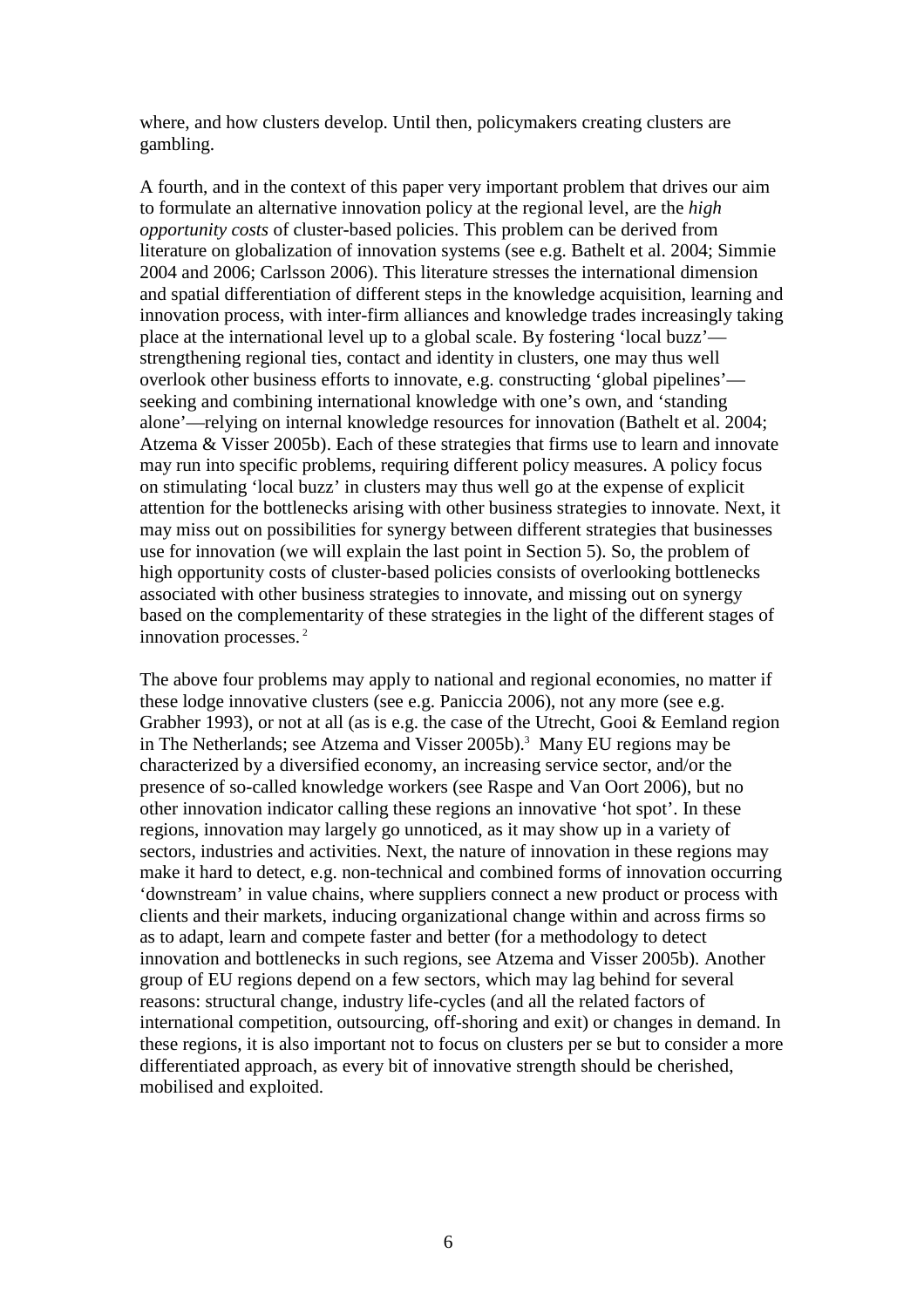#### **4: Innovation strategies of firms**

We may describe three innovation strategy types in terms of the stages of innovation as well as the sources of knowledge used during these stages (see table 1). Note that firms may well use a mix of these strategy types, but they often do so with a certain emphasis (see e.g. Atzema and Visser 2005b).

#### *Table 1 about here*

The stages of innovation are based on Rutten (2002), whose four-stage approach has been expanded with a pre-invention phase, in line with a model on knowledge development developed by Nooteboom (2000). So, we distinguish between a preinvention stage (search, trial & error, and other ways of exploration), invention (looking for new ideas and knowledge), developing a product prototype, adaptation to market conditions and other (often technical and regulatory) requirements, and launching/marketing the new product.

In 'stand-alone' strategies, learning during these stages is based on internal mechanisms (that are usually untraded): learning-by-doing (which yields an effect of experience), learning-by-using (which refers to an effect of expertise), learning-byexperimenting (which is an effect of curiosity), and learning-by-monitoring (which requires system feedback). In other words, firms using stand-alone strategies rely on trial & error (in daily practice: doing and using), and search on the basis of work-floor experiments, internal R&D, or teams and task forces.

In a 'local buzz' strategy, firms use accidental and purposeful, informal and formal, personal and business, as well as short-term and long-term contacts with local actors, such as research institutes, universities, competitors, suppliers, clients, etc. The strategy comprises learning-by-interacting with local trading partners (traded interdependencies) and/or on pure spillovers and informal interactions (untraded interdependencies). The traded interdependencies include interactions with upstream suppliers, downstream customers, diagonal service providers, but also with specialists who are hired or borrowed from other organizations, for limited time periods. In the untraded category, learning-by-spillovers includes 'horizontal observation' of tacit knowledge as well as monitoring and selection of best practices in competitor firms; learning-by-informal interaction includes advice regarding the production process (what, how and how much to make), but also joint problem recognition: awareness raising, interpreting external signals, and sense making; learning-by-cooperation in local networks also includes mutual advice and joint problem recognition, but here the process may go a step further including joint problem solving by collective investments in training, R&D, innovation, internationalisation, marketing, infrastructure, etc (see e.g. Visser and De Langen 2006).

More in general, Bathelt et al. (2004) define local buzz as "the information and communication ecology created by face-to-face contacts, co-presence and co-location of people and firms within the same industry and place or region". It can be a process requiring no investment at all from the side of participants, turning it into a passive advantage and possibly a liability for firms (due to lack of renewal, outside inputs and creativity, see Visser 1996; Nadvi and Schmitz 1999), but the process may also improve in terms of quality, however, if and when multiple ties are relevant (with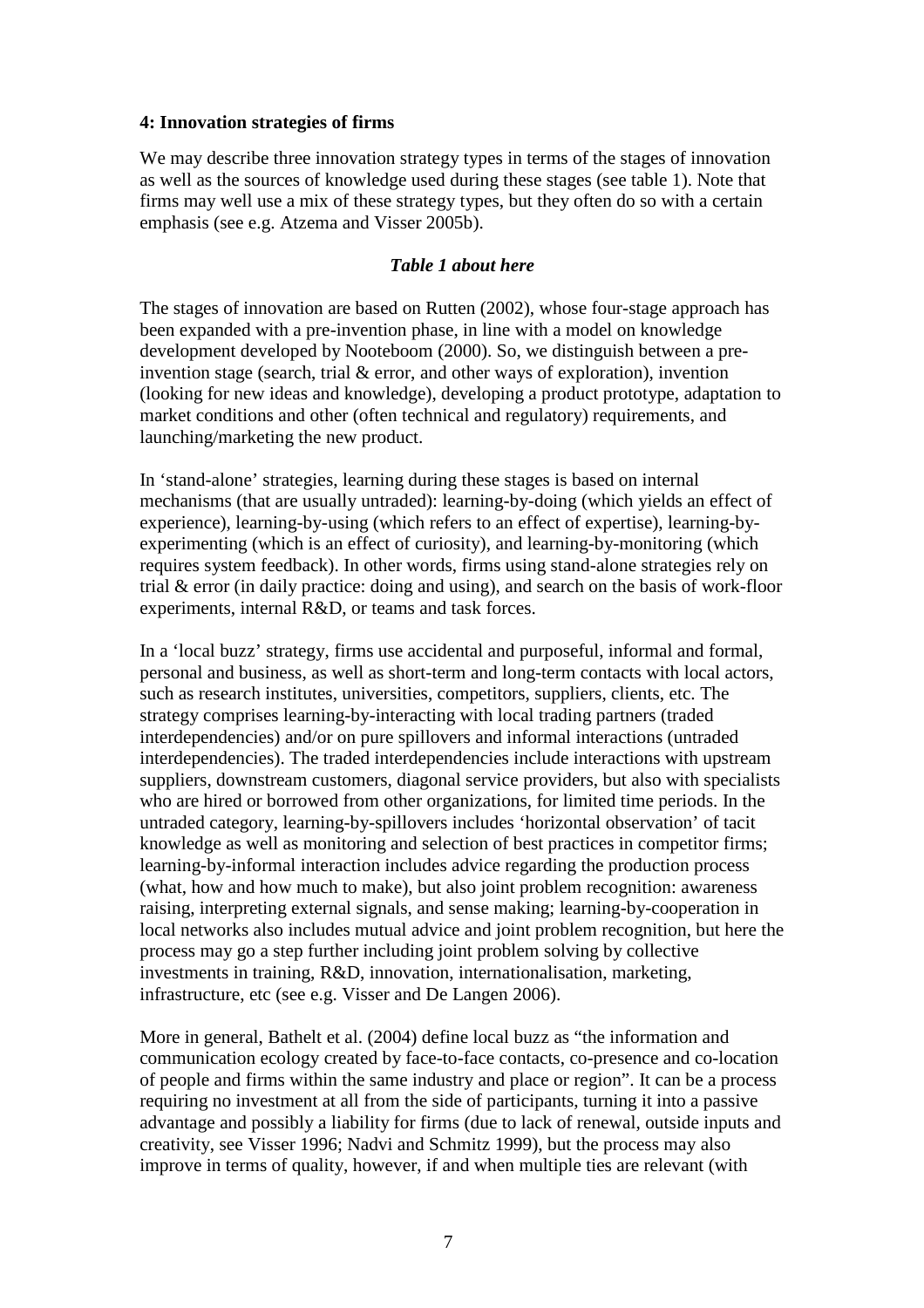friends, agents, mentors and business partners) and different information and communication modes are used (e.g. chatting, gossip, negotiation, and intensive dialogue over specific problems).

The third strategy type in table 1 is that of firms seeking and combining external, trans-local and international knowledge with their own. In these cases, firms construct 'global pipelines', making e.g. use of Internet sources, seminars, research magazines, academic contacts, resource persons in research institutes, global inter-firm alliances, and discussions with suppliers, clients and competitors elsewhere. 'Global pipeline' strategies thus comprise learning-by-interacting with trading parties located elsewhere in the world (traded interdependencies, including the same type of actors as above, in 'local buzz' strategies) and learning-by-cooperation in networks, with firms involved in the same branch (competitors), chain (suppliers and buyers) or a related industry (diagonal linkages), and/or with academics, consultants and other 'strange ducks' (which may be untraded interdependencies).

It was already noted that firms may use a mix of these strategy types, albeit with a certain emphasis. <sup>4</sup> So, firms applying a stand-alone strategy may occasionally use a complementary external source of knowledge, e.g. during the invention or marketing stage of innovation, but mostly rely on internal sources of knowledge throughout the process. The implication of this is that there may not only be bottlenecks associated with each of the above strategies, i.e. internal deficiencies such as high risk, insufficient skills, lack of partners, etc., but also shortcomings related with an insufficient scope of the strategy regarding the innovation process. Below, we deal with both bottlenecks and shortcomings.

Firms employing 'stand alone' strategies may have difficulties in combining the task of survival—based on an efficient exploitation of existing knowledge, and development—based on innovation requiring an effective exploration of new knowledge (Nooteboom 2000). This point may more relevant for small firms, due to resource constraints (Visser 1996). Next, market and technology contexts change fast, leaving stand-alone firms with turbulence that they can barely track and trace. Related with this, they fear making wrong decisions while fine-tuning aspects of the innovation process and thus need to confront Camagni's (1991) risks of dynamic uncertainty, while at the same time lacking sufficient internal capacity to monitor, evaluate and adjust those decisions. Finally, stand-alone firms may lack strategic insight and dynamic capabilities in the sense of the capacity to foresee the benefits and have trust in the utility and necessity of innovation, and to convince opponents within the firm. Hence, stand-aloners may end up stuck in the middle between past and future, somewhere between well-proven practices and routines and promising but uncertain novelties. Here, external knowledge sources may help, e.g. supplier platforms, competitors or advisors, but the nature of the firm using stand-alone strategies is that they do not use these sources.

Firms employing 'global pipeline' strategies access diverse sources of knowledge at a global scale and thus enhance relative cognitive distance, which is a precondition for effective inter-firm learning (Nooteboom et al. 2005). Yet, they subsequently require possibilities for 'face2face' dialogue to assimilate, filter, adapt, exploit and apply the newly acquired knowledge in different (local) markets. This may be organized on a frequent basis within regions, involving nearby firms. Yet, this is only feasible when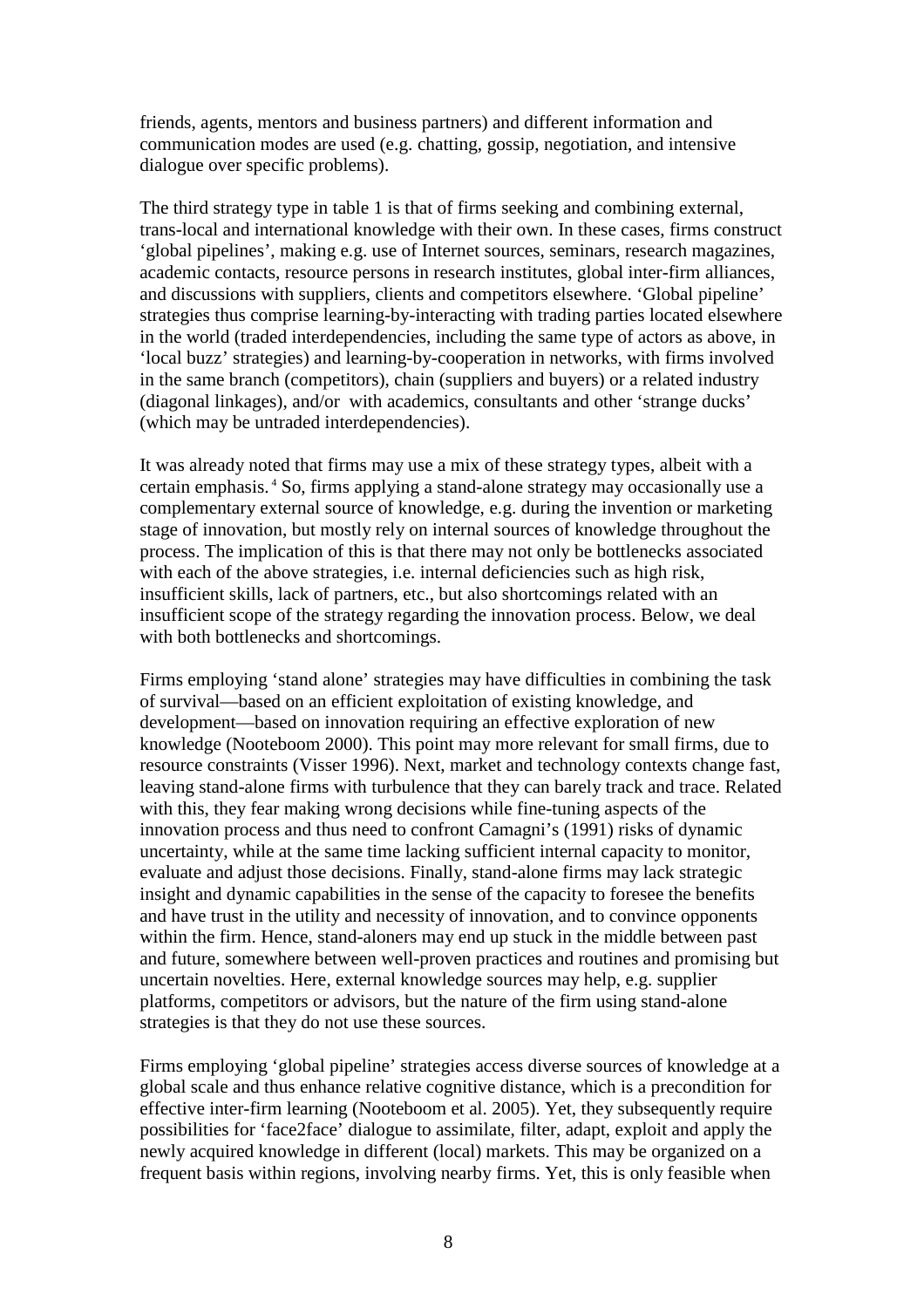the quality of local partners is sufficiently high, in terms of their absorptive capacity and skills to develop prototypes and/or marketable products. Otherwise, firms employing 'global pipelines' will recur to less frequent contacts with suitable partners elsewhere, and/or they aim at substituting smart ICT solutions for 'face2face' interaction, however imperfect that still may be.

Finally, firms employing 'local buzz' strategies may have the advantage that familiarity breeds trust, which enables interaction, but familiarity at the same time reduces the novelty value of local knowledge sources: a problem of insufficient cognitive distance (Nooteboom 2006). This may yield local networks of a highly social nature (where people meet for the sake of meeting: reinforcement of status and power, to have a sense of belonginess), where short-term mindedness reigns at the expense of long-term strategic issues, and with a mainly local membership, whereas outsiders could well enrich the local buzz circling around. The problem of insufficient cognitive distance is especially acute in some types of clusters (see Visser 1996 and 2000), where passive advantages of pure spillovers have a high share in the local buzz spinning around at high speed, but with limited relevance, as it may be outdated and it is accessible to everyone present in the cluster (i.e. making no competitive difference). In regions, there may be a lack of strategic vision, policymakers with leadership, and/or an atmosphere that not exactly stresses the urgency and importance of innovation. In short, a 'community argument' (cf. Hirschman 1970) is missing, dealing with the following questions: why must I innovate, when and why is external interaction helpful, and when and why should I do so at different levels: local, translocal, global?

# **5: A new approach to innovation policy**

The preceding sections contain arguments pushing and pulling away from a mere regional cluster-based approach to innovation, with the associated risks and high costs operating as push factors, and the importance and shortcomings of two other innovation strategies operating as pull factors. We propose that a differentiated and combined network approach to stimulating innovation is not only a necessity, but also more effective, in regions with or without clusters. Such an approach has two objectives: (a) paying attention to the specific bottlenecks associated with each type of innovation strategy, i.e., *differentiating* policies; and (b) linking different strategies and the associated networks with a view to their complementarity regarding innovation processes, i.e., *combining* networks.

The rationale of this approach is, firstly, that not paying attention to the bottlenecks associated with different innovation strategies of firms is costly, not only for the firms involved and their workers, but also for regions, as firms may more easily leave once markets and clients require them to do so. Secondly, firms involved in 'global pipelines', 'local buzz' and 'stand alone' processes not only may but even should contribute and complement each others innovation efforts. We can explain this using Nooteboom's (2000) cycle of discovery, which deals with the two main knowledge activities of exploiting existing knowledge and exploring new knowledge (see figure 1). The cycle deals with the problem of whether and how the efficient exploitation of existing knowledge can be combined with the effective exploration of new knowledge. Are people necessarily prone to inertia when deepening, in exploitation, their understanding of a certain type of knowledge? Can they make the timely shift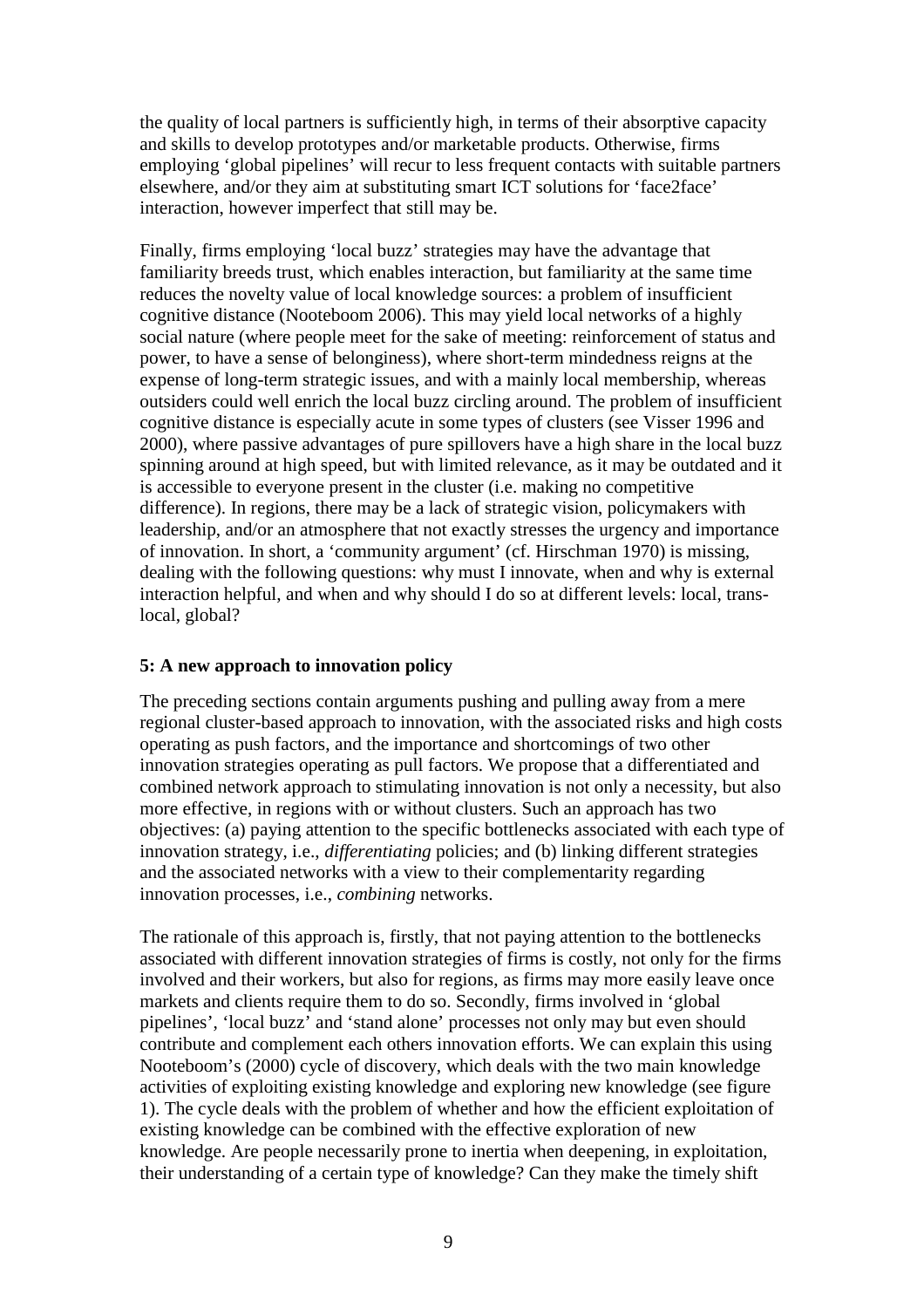towards knowledge activities that serve exploratory purposes? Is, in exploration, the risk of chaos so high that actors often fail to make it to a coherent novelty that can successfully be exploited in markets? Nooteboom used cognitive science and learning theory to solve this problem, deriving several stages of knowledge development that may follow each other, although not necessarily exactly in order of appearance.

#### *Figure 1 about here*

Here, we do not explain the different stages (see e.g. Nooteboom 2000; Visser and Boschma 2004) but focus on their implications for the current argument that the three types of learning strategies of innovative firms have complementary effects for knowledge development. One point to keep in mind is that knowledge is inherently dynamic, because it entails different cognitive activities and because transitions from one activity to another is what matters for ongoing learning and innovation. A second point is that these transitions require timely organizational change. Exploration, for example, requires open, frequent but short-lived interactions in dense, flexible and decentralized networks, which may develop both within and beyond firms, at a local or regional level in the case of young, growing and vibrant clusters, and, in the case of a poor quality of local buzz and a high feasibility of non-local networks, at translocal levels, although the latter may go at the expense of a high frequency of contact as well as short-lived and casual encounters in dense populations characterised by a lot of interaction flexibility. Exploitation requires well-defined, infrequent but more long-term interactions in well-structured, relatively stable and centralized networks, which may evolve in mature clusters coordinated by hub firms, global value chains orchestrated by multinational companies, and/or intra-firm systems based on corporate rules (Nooteboom 2006). So, network interactions are important—a point widely recognized in the literature, but the structure and spatial scale of networking matter even more, while timely changes in these characteristics appear to enable newly required steps in the development of knowledge.

These two points help to specify the goal of the second part of the proposed policy, i.e. combining innovation strategies of firms. This is to avoid two 'competence traps': lock-in and chaos. So, while much of the cluster literature focuses on lock-in (see e.g. Visser and Boschma 2004), in fact two problems are relevant, not one. Clustering may lower transaction and switching costs based on experience, expertise, social networks, economic density and geographical proximity. This cost advantage can be more than offset by a relatively high degree of cognitive proximity, yielding a high risk of lock-in in certain clustering processes. Trans-local networks, on the other hand, may have the advantage of widening cognitive scope and enhancing the potential for cross-firm learning, but also bring along the second problem: the risk of chaos—insufficient understandability and a lack of possibilities to assimilate, filter and adjust new knowledge. This is why a timely transition in the structure and spatial scale of networks matters more than a focus on either clusters or networks per se. Both localization and globalization of inter-firm linkages may be required, depending on the past history, current bottlenecks and learning requirements in an industry. The available 'local buzz' may run out of steam, and local trust and familiarity may lead to a lack of relevance of the interactions, in which case the construction of crossborder pipelines helps to build frustration and motivation for change, and to differentiate and reciprocate one's knowledge with that of cognitively distant sources (globalization). Vice versa, knowledge acquired from cognitively distant sources in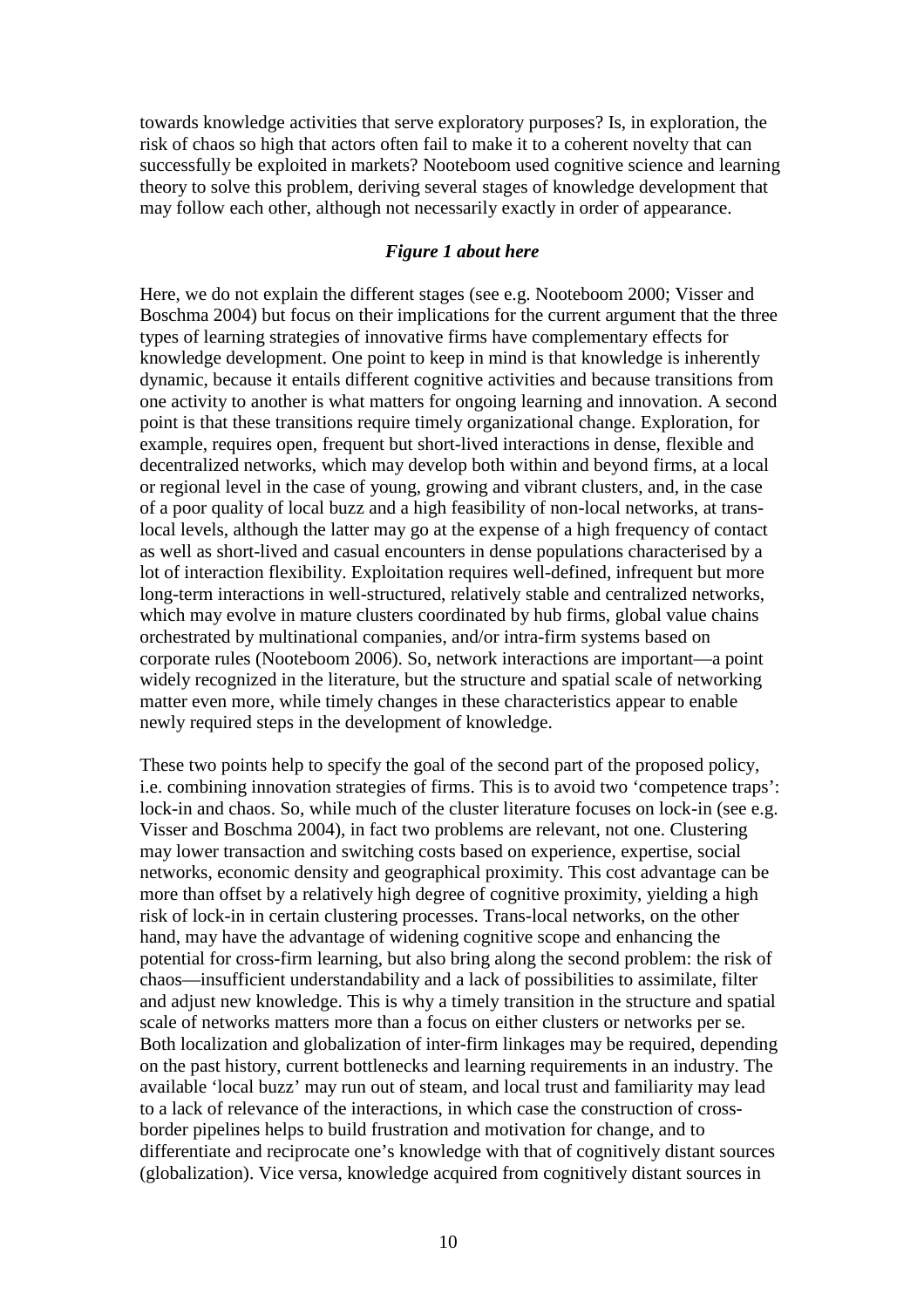international networks may be out-of-context, inappropriate and/or a bit ununderstandable, thus requiring consolidation in local networks (localization). Finally, 'stand alone' strategies can only last in combination with selective inputs from outside sources, which may boost the time-to-market (efficiency) and market fit (effectiveness) of internal innovations.

So, to avoid competence traps, organizational change is required. This, however, yields governance problems to be solved. Again, we refer to other work (see e.g. Williamson 1985 and 2000; Nooteboom 2002; and Visser and De Langen 2006) for an overview of the literature of governance and transaction costs. Here, we stress that the two types of relational risk (dependence and the associated risk of 'hold-up', and the risk of unwanted 'spillover' of sensitive knowledge) also show up in the dynamic setting of innovation networks and learning-by-interaction, due to specific investments that are required to bridge cognitive distance 5 (Nooteboom 2000). This yields switching and dynamic transaction costs (Nooteboom 2000, 2002). Hence, actors may get stuck in unproductive relationships (to recoup previous investments), networks (because of specific social knowledge) or a region (due to shared understandings and moral criteria). Unwanted spillover is also a problem in a setting of innovation networks, depending on the degree of tacitness of knowledge, the absorptive capacity of the actors involved, and the extent of cognitive distance. Low levels of tacitness, high absorptive capacity, and lack of cognitive distance yield a high risk of unwanted spillover (Nooteboom 2006).

Dynamic transaction costs may hinder innovation especially because actors may find it hard to predict the *benefits* of network innovation, which often show up after some time and which are thus uncertain. So, it is not so much the occurrence of these costs, but mostly the elapse of time between effort and costs incurred (at the start of a new type of relationship) and reward and benefits (showing up later) that causes trouble (Visser and Lambooy 2005). Uncertainty is pervasive. Next, accurate judgments of the collective and individual benefits of changes in the network organization requires sufficient awareness of all actors regarding the different cost types that can be reduced, along with aspects of competitiveness that can be improved. Disruptions may be the result of partiality (considering only some, not all costs associated with a certain process), self-centredness (considering only one's own, but not the costs accruing to and born by other parties), past business experience (routines, wellproven business practices) and past linkage experience (distrust, power). The upshot here is that, in a dynamic context of innovation, the goal of governance is not only to reduce dynamic transaction costs, but also to stimulate learning about how to make an accurate assessment of the benefits of transitions in the structure and spatial scale of networks, against a background of a broad and deep understanding of the shortcomings and bottlenecks of current knowledge activities.

Considering the complexity of this task, the key actors in the evolving policy alternative will in our view be private (or semi-public) brokers or intermediaries (see Van Lente et al. 2003), who have the required social, technical, organizational, historical and institutional knowledge about entrepreneurs, firms, business activities and the relevant market and technology context. Their main task is to stimulate and enable timely transitions in the structure and spatial scale of intra and inter-firm networks. This can be done by raising awareness about the shortcomings of present organizational and cognitive routines and the potential for improvement, and by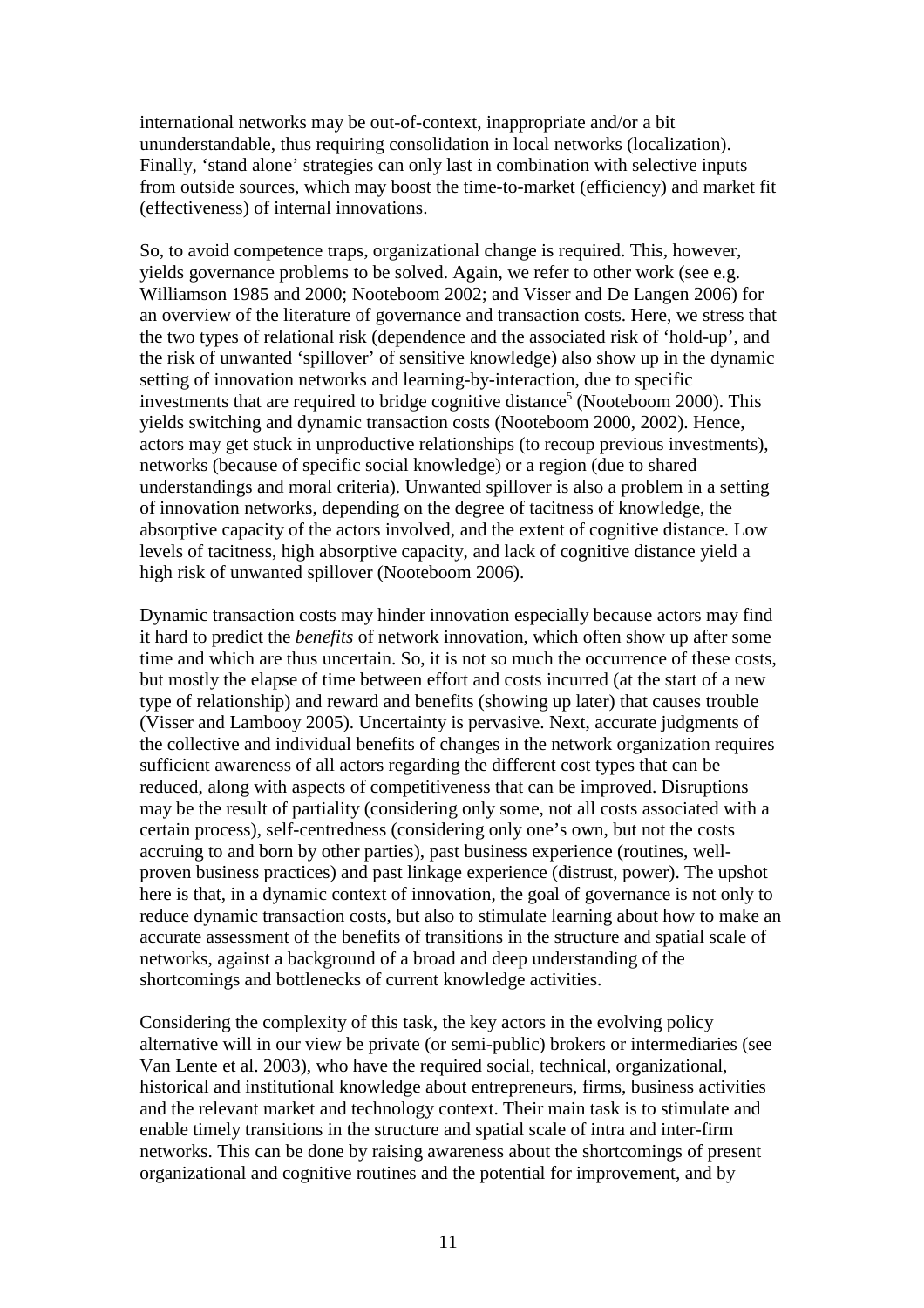reducing transaction costs associated with changes in the structure and/or spatial scale of networks meant to stimulate learning and innovation. A role for public policy lies in the recruitment, the training, the provision of start-up funding, and the monitoring of brokers. Below, we explain these points.

Regarding transaction costs, brokers can help by assisting in the *ex ante* quality determination of prospective partners; the management of the relational risks of dependence and unwanted spillover; and the management of the risks of conservatism (making sure that partners will develop, learn and change as foreseen and required, without falling back into old and proven routines at the operational, tactical and strategic level) and credibility (*ex post* quality determination, mitigating the problem of so-called 'credence goods' that one can hardly evaluate the utility of a product, e.g. alliance innovation, even after consumption). Managing the last two risks entails ongoing awareness-raising regarding the benefits of innovation and organizational change, while ensuring steps to realize these benefits. This goes beyond the six transaction-cost related roles of brokers specified by Nooteboom (1999), which deal with the risks of dependence and spillover.

The above is complex and sensitive work—reason why we suggest that brokers be private (or semi-public) actors with a long-standing social and technical experience in the field, and a high level of personal integrity and trustworthiness. Public actors can not run the risk of failure in either one of the above governance tasks. In stead, public actors may assist in the recruitment, the training, the provision of start-up funding, and the monitoring of brokers. Candidates for brokering positions are experienced persons who have worked for pioneer and/or leader firms, innovation centres, training institutes, consultancy firms, business associations and/or semi-public agencies. The only way to find brokers is to set up a recruitment procedure. Depending on personal qualities, track record, expertise and some initial insight in the brokering tasks, they can be hired and subsequently trained. This training is important, as the people hired for broker positions have relevant experience and know-how, but may miss the knowledge to apply these assets in the above directions. Monitoring is crucial, as brokers occupy central positions in changing networks; they can give preferential treatment to certain parties, receiving a reward in return (corruption), and they can make mistakes (Nooteboom 1997). Finally, public start-up funding is important, as initial trust between firms and brokers is likely to be insufficient to ensure private funding. Lack of previous experience and trust in the knowledge resources, competences and intentions of brokers is a market failure that may be mitigated by public intervention. Public funding is justified considering the positive externalities of future (yet uncertain) network innovations. It should decrease over time, however, as actors involved in network innovations gain experience, witness dynamic transaction cost reductions and may enjoy increased benefits after some time. Hence, one can expect them to start contributing financially to a mechanism that helps them change cognitive, organizational and technological routines in a timely manner, containing the associated costs and ensuring that the expected benefits are realized.

#### **6: Regionalization?**

The above proposal offers a course between the extremes of undifferentiated national policy and a total focus on cluster-building, and thus moves away from a strictly national and from an all too regionalized innovation policy. The policy alternative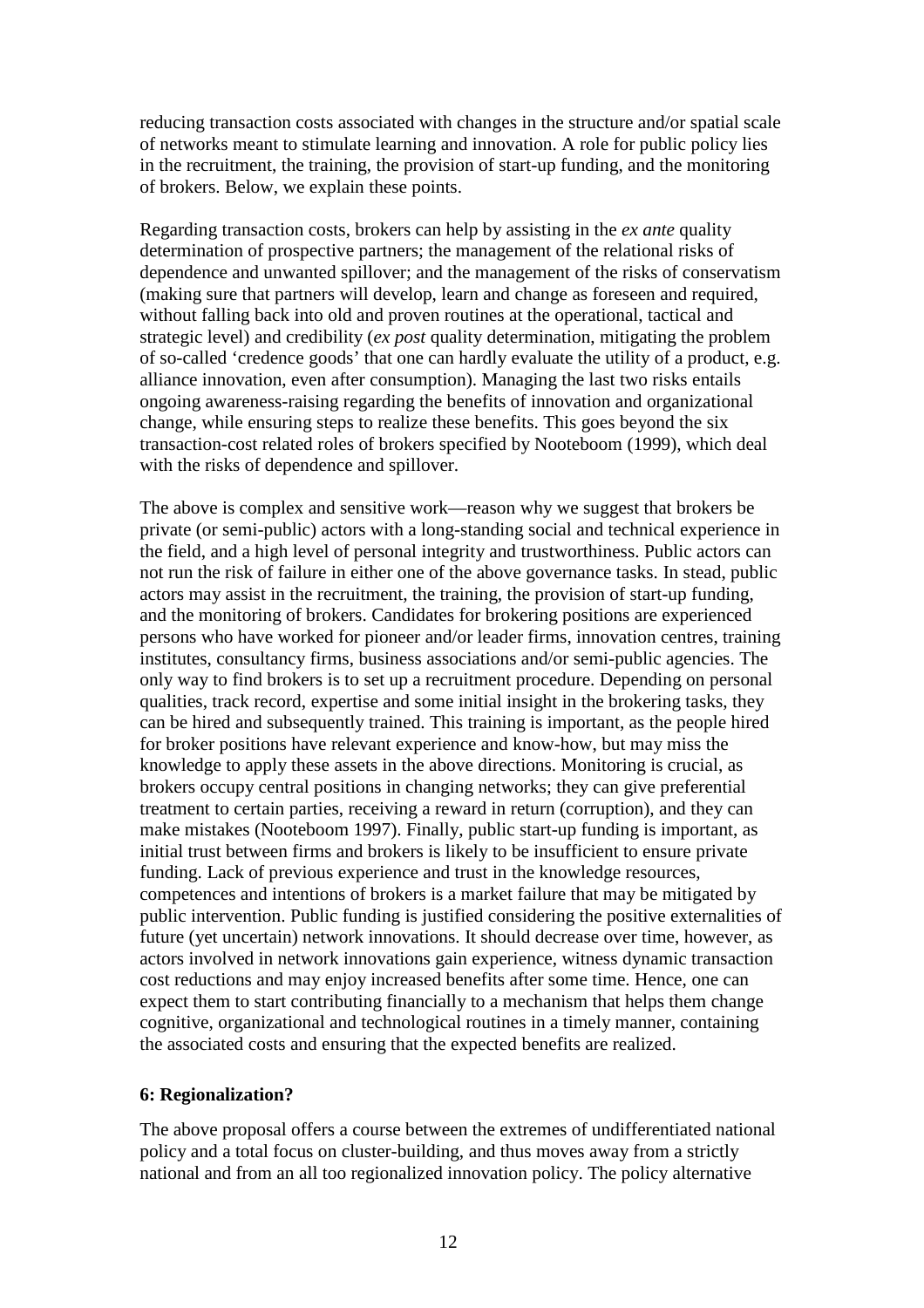proposed here leads towards a more *decentralized, process-based, region-specific, spatially diverging, and multi-level system of innovation*. Below, we explain the reasons for these changes.

Decentralization is required, avoiding an *a priori* and top-down selection of locations and sectors that are thought to be the innovation champions of tomorrow, i.e. to mitigate the risk of strategic failure (see section 3). Next, system failures, such as 'organizational thinness' in peripheral regions (Tödtling and Trippl 2005), can best be tackled at a decentral policymaking level (Boschma 2006). In line with this, innovation policy should not start from scratch but reinforce ongoing processes of knowledge acquisition and learning within or between firms at different spatial levels. These efforts, notwithstanding their bottlenecks and shortcomings (see section 4), should be the backbone for policy measures aiming to solve these problems. A decentralized innovation policy should thus be process-based, in stead of aiming at specific outcomes (Nooteboom 2004). A helpful factor in this regard is the build-up of trust, after some time, on the demand and supply side of brokering services. Good experience enables a shift in funding from public to private, and from central to decentral sources.

A related point is that innovation policy should be region-specific. Boschma and Lambooy (1999) observed that it is the regional history that determines available outcomes and policy. This refers to culture, institutions, social relations, organization, cognition and technology. Brokers—the key actors in the above policy proposal, require region-specific knowledge to play their part in the co-evolution of institutional and social change on the one hand, and organizational, cognitive and economic change on the other. To reduce the governance problems associated with organizational and cognitive change and to ensure that these changes are effective by enhancing the dynamic capabilities of the actors involved, brokers require a deep understanding of the regional history: the origins, growth, successes, failures, shortcomings and bottlenecks of past and evolving institutional, social, organizational, cognitive, technological and economic practices. As a result, brokers are likely to adopt region-specific approaches to mitigating shortcomings and bottlenecks and combining firm-level strategies with a view to stimulating innovation.

This will also yield different outcomes in terms of the spatial evolution of firms, intra and inter-firm networks, and clusters. In other words, the ways in which brokers deal with governance and competence problems not only differ across regions (e.g. peripheral, old industrial and fragmented metropolitan regions, see Tödtling and Tripp 2005), but also affect the spatial-organizational adjustment paths required for continued innovation. In one case, hyperconcentration will be the result of relocation and innovation strategies of firms; in another case, a cluster in one country may have to seek international co-operation with a cluster elsewhere to offset certain weaknesses; in a third case, clustered firms may off shore some activities, specializing in other functions and/or changing production techniques within the cluster; in still another case, firms may seek new roles and other positions in global value chains to solve their competitive problems. The point is that in each of these cases produces different outcomes in terms of the spatial evolution of economic and innovative activity in firms, intra and inter-firm networks, and clusters. Put simply, there is spatial divergence in the development path of different firms, industries and clusters.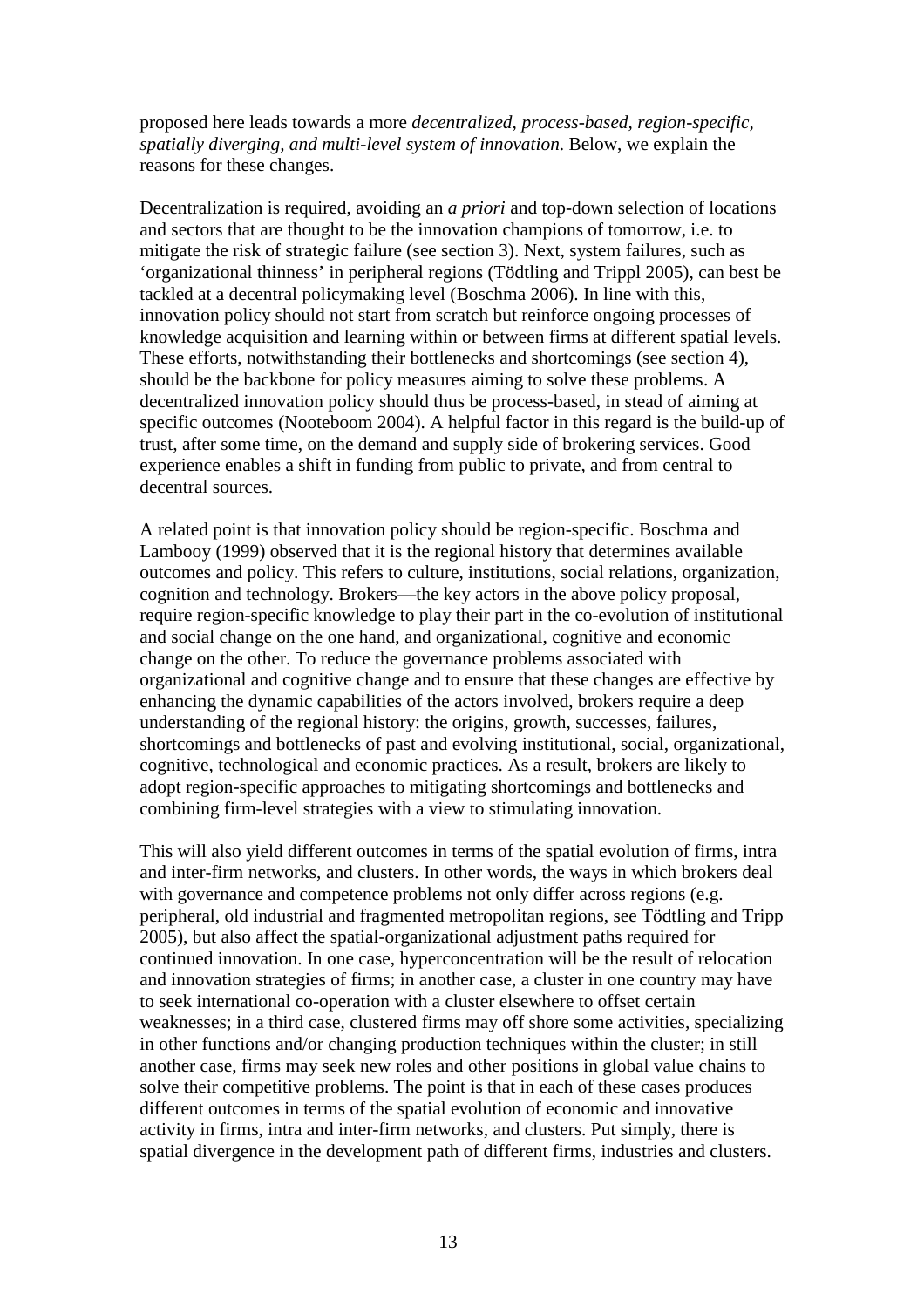The above also implies that a multi-region system of innovation emerges, as firms interact with other firms and actors across regional borders. Such is important feedback for policymakers, who may seek inter-regional co-operation whenever they pursue the policy objective of embedding innovative firms. The 'region' that is relevant for innovation is determined by ongoing innovation behaviour of firms on the one hand, and the evolving work of brokers on the other. Both are likely to cross the borders of existing administrative regions, inducing inter-regional co-operation and policy coordination.

# **7: Conclusion**

In this paper, we observed an increasing emphasis in regional economic and innovation policy on cluster-building, even though many regions do not have clusters and clustering is not feasible in all industries and sectors. Next, while many policymakers aim at creating new clusters, this seems to be a highly complex task, if at all possible, considering the necessary and sufficient conditions for clustering, and the thus uncertainty about factors explaining the emergence and growth of clusters. Thirdly, many cluster initiatives unfold at the level of administrative regions, whereas innovation strategies of firms are diverse in terms of the use of internal and external resources and the spatial scale at which they seek, explore and exploit external knowledge. Finally, it is paradoxical that innovation policy is often based on an *ex ante* selection of new technologies, industries, clusters and places that are thought to be winners in the future, whereas innovation is almost by definition an unforeseen event. Who had thought that the Russian sputnik would spur a reaction in US politics and the military that would only a few decades later lead to the arrival and widespread acceptance and use of the Internet? The military played its role by demanding and creating a decentralized, flexible and robust communication structure connecting then still large computers; academic research later played its role by ensuring open access of the emerging World Wide Web, including the creation of electronic communication (nowadays known as 'e-mail'); commercial companies played their part by adding content: news, games, music, books, opinions, etc. These developments and contributions were not at all foreseen.

To avoid the above risks, problems and paradoxes, we propose in this paper an alternative policy that is geared towards the evolving innovation strategies of firms, in stead of specific territories. This policy, which differentiates between different types of innovation strategies of firms and aims at combining their efforts with a view to continued organizational change and ongoing innovation, is feasible and often also necessary in the case of regions with or without clusters. In stead of focusing on outputs through the *ex ante* selection of technologies, industries, clusters and regions, it is better to facilitate processes that may, in unexpected manners, lead to innovation, i.e. *ex post*. These processes develop at different spatial scales, from the local up to the very global level. The cycle of discovery helps to understand the organizational changes, in terms of the structure and spatial scale of intra and inter-firm networks, required for continued innovation. Private (or semi-public) brokers are the key actors in the proposed alternative innovation policy. They help internally and/or locally oriented firms respectively to externalise and globalise, and vice versa; they help externally and/or globally oriented firms respectively to localize and internalize. More specifically, their role is to reduce dynamic transaction costs associated with these organizational changes, but also to realise the benefits of open innovation in network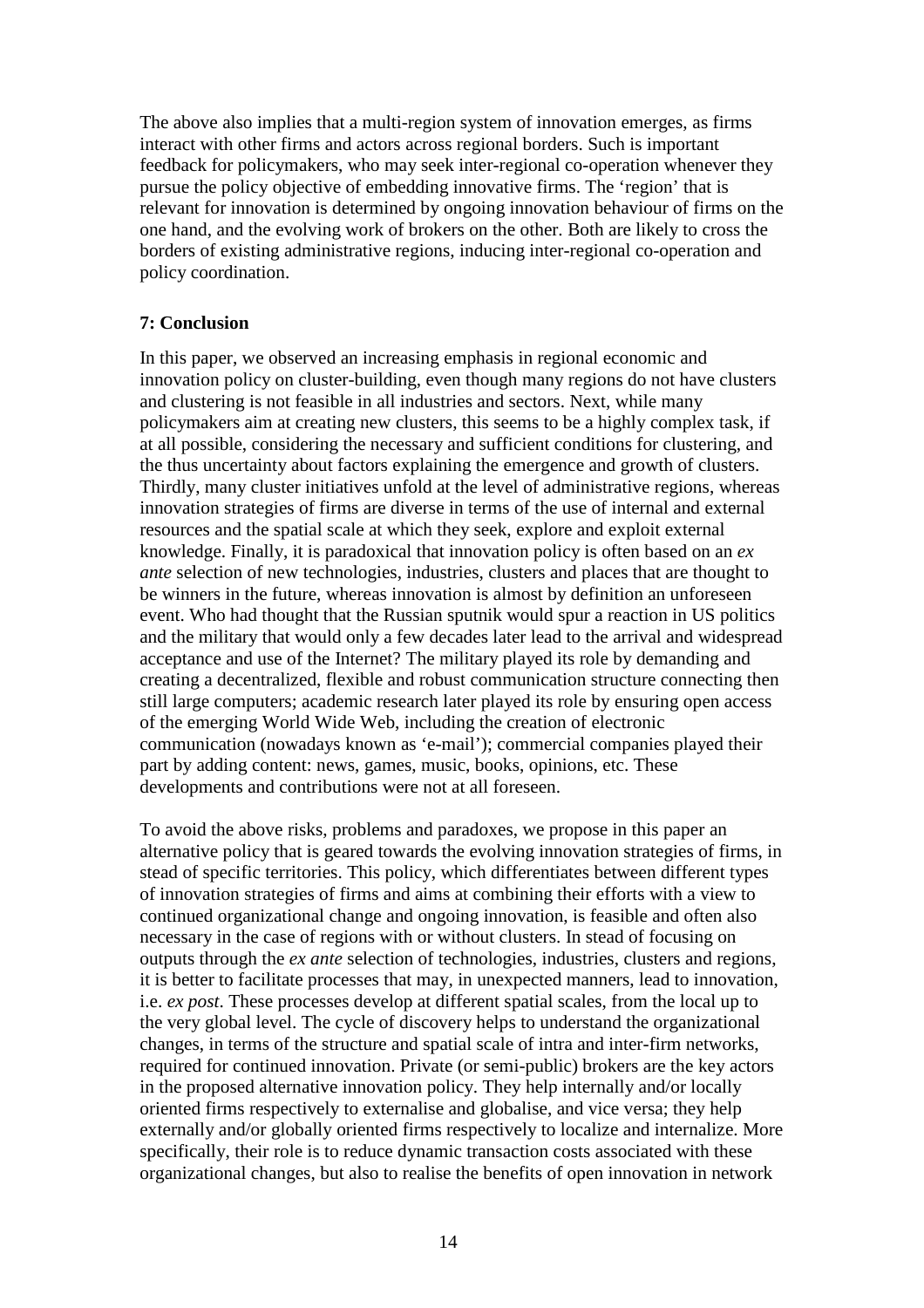contexts by addressing problems of conservatism and credibility that withhold firms to embark on the road of organizational changes required for ongoing innovation. With this, we may move away from a strictly national or all too regional innovation policy, towards a decentralized, process-based, region-specific, spatially diverging, and multi-level system of innovation.

#### **Endnotes**:

1. Please note that we separate the cluster from the network concept, defining clusters as 'geographical concentrations of firms involved in the same of similar activities, which may, but need not specialize, subcontract and co-operate with one another', and networks as 'a set of strategic, purposeful, preferential, sometimes repetitive and usually co-operative interactions between actors, which may, but need not operate in close vicinity' (Visser and Boschma 2004, p. 801). There are different explanations for clustering in the sense of a long-term and endogenous process of geographical concentration (see annex 1). Clusters—in the sense of geographical concentrations, are out there, or they are not, which is radically different from the position of some 'cluster enthusiasts' who put 'the promotional cart before the analytic horse', believing that 'the detailed structure and workings of a cluster will become obvious soon enough once we begin to think about an activity in cluster terms' (Martin and Sunley 2003).

2. Another source of opportunity costs is the lack of balance, within and across regions, of an all too strict focus on clusters. Not only does this increase the dependence of regions on the performance of cluster(s), implying enhanced vulnerability of the regional economy towards external shocks in specific markets (oral communication with Ulrich Witt, 1 December 2006; for a recent example see Van Dooren 2006; for a more extensive discussion of this problem, see Frenken et al. 2007), but it also contributes to growing inequality within and between regions and in terms of innovation, economic growth and prosperity, which be a threat to stability in certain societies, as we have seen in developing nations (Todaro 2000, Visser 1996) and currently in the Russian Federation and China.

3. The Utrecht, Gooi & Eemland region has got a few specializations, but this does not mean that cluster processes (in the sense of Brenner 2004) are on their way. The four identified clusters in Media, Business Services, IT consultancy and Chemical subsectors are embryonic in at least two ways: (a) low concentration and specialization ratios, oscillating between 1,25 and 3 (which is low compared with Italian clusters, see Capello and Faggian 2005); and (b) weak statistical relations with several innovation indicators (Atzema and Visser 2005b, p. 40-51).

4. The choice between, to combine or to exclude local, global or stand-alone strategies is likely to be path and context-dependent, including differences across sectors, the phase of an industry or technology in the life cycle, institutional settings and socio-cultural factors.

5. These investments entail: a) informing other actors about one's 'mental model' (North 1994) and knowledge routines; b) explaining how and why one has arrived at this model; c) understanding alternative models and explanations.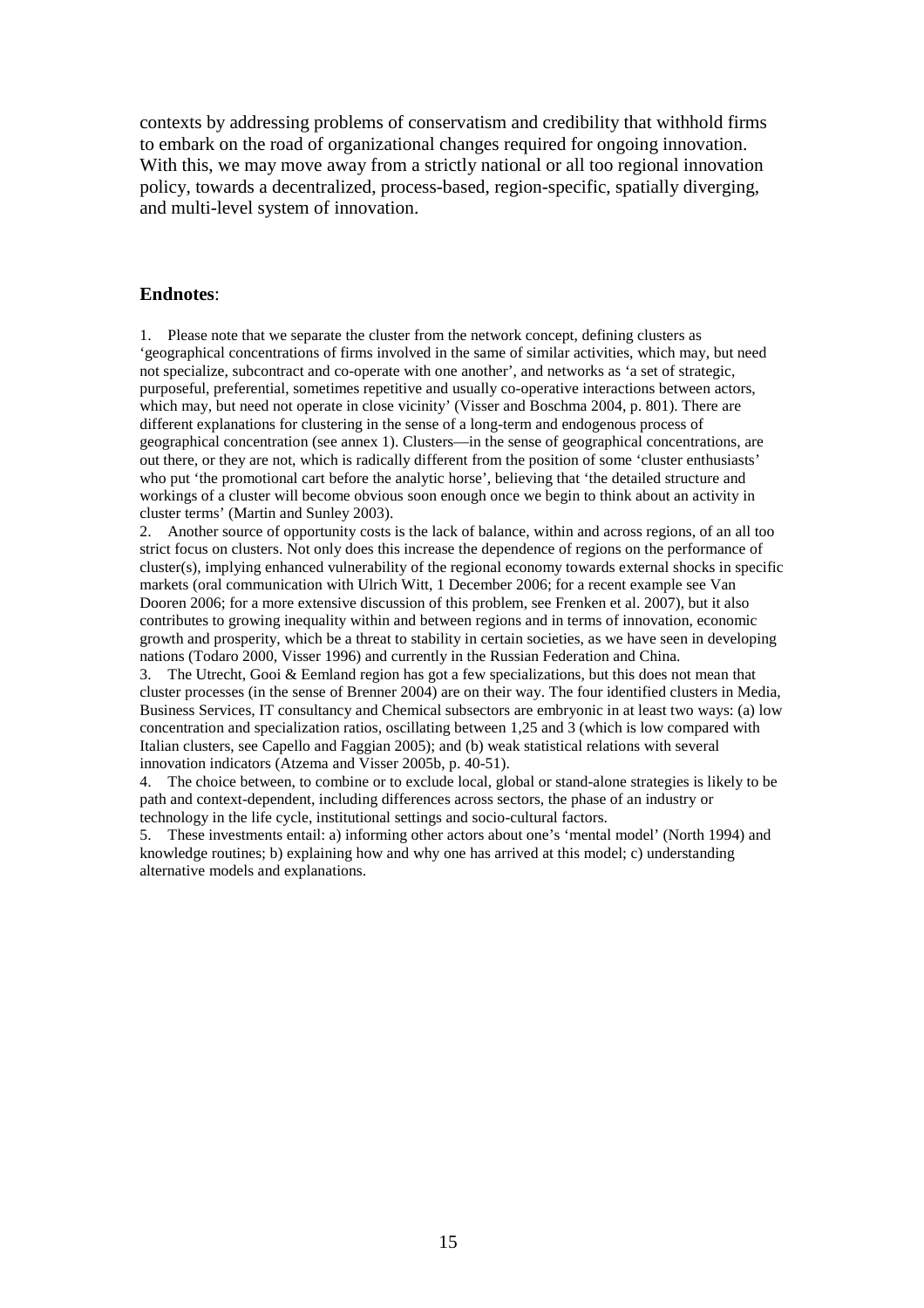## *Table 1: three innovation strategy types*

| Stage of innovation<br>Source of knowledge |        |                    | Pre-invention<br>(reciprocation) | Invention<br>(creating)<br>novelty) | Development<br>(consolidation) | Adaptation<br>(consolidation,<br>generalization) | Marketing<br>(differen-<br>tiation) |
|--------------------------------------------|--------|--------------------|----------------------------------|-------------------------------------|--------------------------------|--------------------------------------------------|-------------------------------------|
| Internal                                   |        |                    |                                  |                                     | Stand alone strategy           |                                                  |                                     |
| External                                   | Local  | Traded<br>Untraded |                                  |                                     | Local buzz strategy            |                                                  |                                     |
|                                            | Global | Traded             |                                  |                                     | Global pipeline stategy        |                                                  |                                     |
|                                            |        | Untraded           |                                  |                                     |                                |                                                  |                                     |

Source: elaborated by the authors on the basis of annex 2

Note: in practice, firms may use a mix of these strategy types, causing a less elegant shape of the ellipses in the table. However, firms also emphasize one strategy—reason why the three strategies in the table are drawn as regular ellipses.

## *Figure 1: A cycle of discovery*



Source: Nooteboom 2000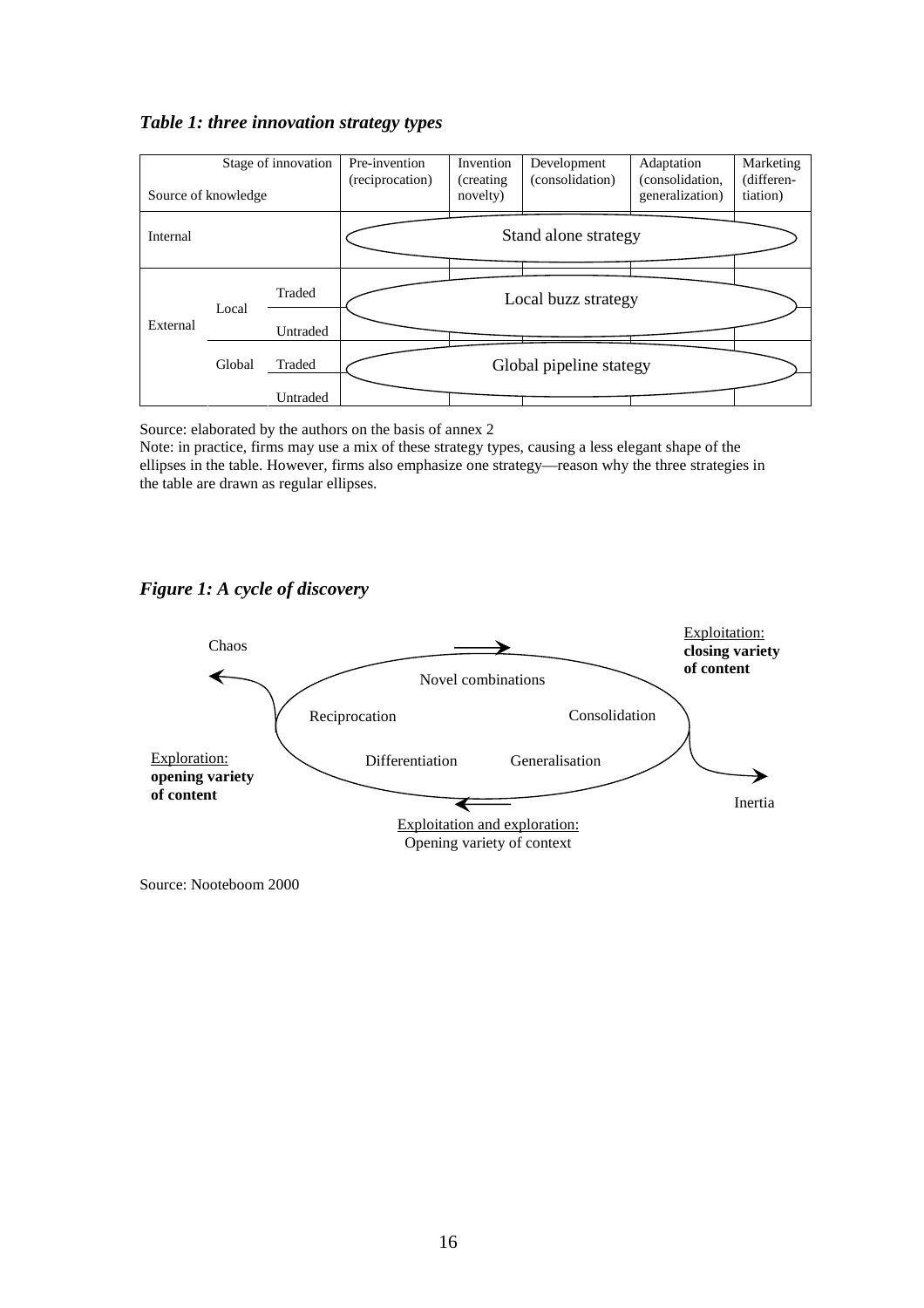|                        | <b>Concentration logic</b>                     | <b>Business effects</b>        |
|------------------------|------------------------------------------------|--------------------------------|
| <b>Cluster type</b>    |                                                |                                |
| <b>Local formation</b> | Location decision based on a common and        | Static: e.g. transport         |
|                        | dominant location factor                       | $\cos ts \downarrow$           |
| <b>Local industry</b>  | Market imperfections enhance the               | Static: transport,             |
|                        | importance of the well-known Marshallian       | transformation                 |
|                        | external economies: a local pool of            | (production), and              |
|                        | specialized labor, the enhanced supply of      | Coasian search                 |
|                        | accessible specialized services and            | $costs \downarrow$             |
|                        | infrastructure, and information 'spillovers'.  |                                |
|                        | These economies especially help small          |                                |
|                        | firms to survive and grow                      |                                |
| <b>Local complex</b>   | Specialization, outsourcing of non-core        | Static: logistic,              |
|                        | activities, and co-operation for static        | transformation, and            |
|                        | purposes (e.g. joint problem-solving for       | Williamsonian                  |
|                        | quality management; information exchange       | transaction costs $\downarrow$ |
|                        | for logistic cost/service optimization)        | Flexibility and                |
|                        | enhance the competitiveness of                 | quality $\uparrow$             |
|                        | internationally operating firms                |                                |
| <b>Local alliance</b>  | Inter-firm co-operation reduces costs but      | Static: emphasis on            |
|                        | also promotes information exchange, as         | transaction cost               |
|                        | well as interactive and collective learning,   | reduction.                     |
|                        | thus enhancing the competitiveness of firms    | Dynamic effects: 1st           |
|                        | operating in distant markets. A high quality   | and $2nd$ order                |
|                        | of local governance based on institutional     | learning $\uparrow$            |
|                        | (contracts, norms, values) and relational      |                                |
|                        | (social ties, empathy, reputation)             |                                |
|                        | embeddedness facilitates joint actions and     |                                |
|                        | collective investments by mitigating the       |                                |
|                        | associated coordination problems.              |                                |
| <b>Local milieu</b>    | Co-evolution of local networks, (capital,      | Static: as in                  |
|                        | labor and product) markets, institutions and   | complexes and                  |
|                        | policy. This enhances the scope of co-         | alliances.                     |
|                        | operation in the cluster, including public     | Dynamic: ongoing               |
|                        | and semi-public bodies. There is also more     | $2nd$ order learning           |
|                        | openness and flexibility of specialists, teams |                                |
|                        | and networks, as well as a variety of          |                                |
|                        | organizational forms in and beyond the         |                                |
|                        | cluster, inducing the combination of local     |                                |
|                        | 'buzz' and global 'pipelines' and a constant   |                                |
|                        | renewal of cognitive distance, leading to      |                                |
|                        | ongoing innovation.                            |                                |

# **Annex 1: Variety of clusters**

Source: compiled by the authors on the basis of Capello 1999; Gordon and McCann 2000; Visser and Boschma 2004; Atzema and Visser 2005a; among many other literature sources.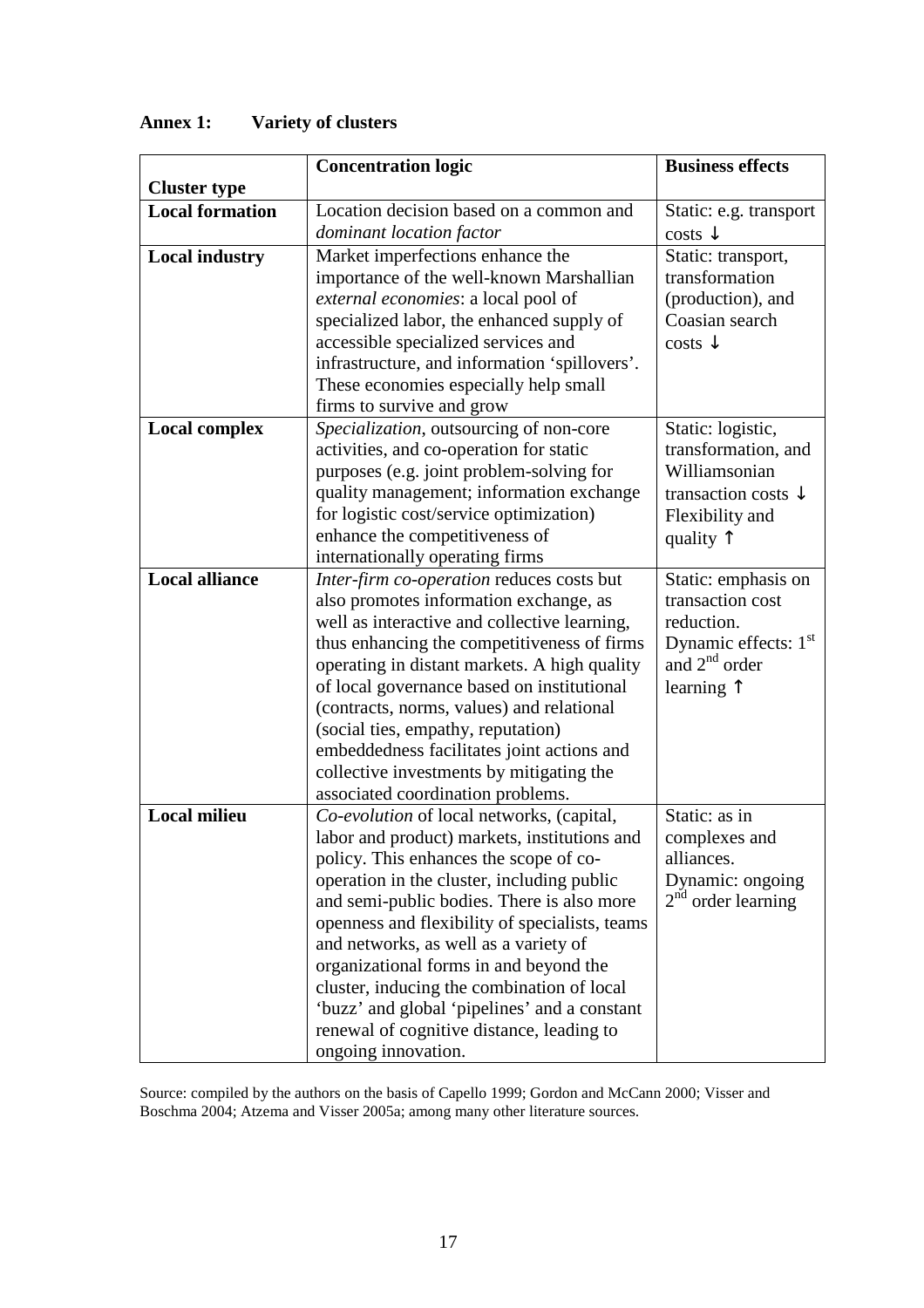**Annex 2: Sources of innovation**

|                 | <b>Internal</b> to                                                                                                                                                                                                                                                                     | <b>External to the firm</b>                                                                                                                                                                                                                                                                                                                                                                                                                                                                                                                                                                      |                                                                                                                                                                                                                                                                                                                                                                                                      |  |  |
|-----------------|----------------------------------------------------------------------------------------------------------------------------------------------------------------------------------------------------------------------------------------------------------------------------------------|--------------------------------------------------------------------------------------------------------------------------------------------------------------------------------------------------------------------------------------------------------------------------------------------------------------------------------------------------------------------------------------------------------------------------------------------------------------------------------------------------------------------------------------------------------------------------------------------------|------------------------------------------------------------------------------------------------------------------------------------------------------------------------------------------------------------------------------------------------------------------------------------------------------------------------------------------------------------------------------------------------------|--|--|
|                 | the firm                                                                                                                                                                                                                                                                               | Intraregional                                                                                                                                                                                                                                                                                                                                                                                                                                                                                                                                                                                    | Extraregional                                                                                                                                                                                                                                                                                                                                                                                        |  |  |
| <b>Traded</b>   | Not applicable<br>(no trade<br>occurs within<br>firms)                                                                                                                                                                                                                                 | Learning-by-interacting<br>with local trading parties:<br>- upstream, with suppliers<br>of necessary input<br>- downstream, with<br>customers<br>- in diagonal linkages with<br>suppliers of<br>complementary input<br>- Learning-by-<br>borrowing/hiring<br>specialists for limited time<br>periods                                                                                                                                                                                                                                                                                             | Learning-by-<br>interacting with<br>global trading<br>parties:<br>- upstream, with<br>suppliers of necessary<br>input<br>- downstream, with<br>global buyers<br>- in diagonal linkages<br>with suppliers of<br>complementary input                                                                                                                                                                   |  |  |
| <b>Untraded</b> | Learning ba-<br>sed on internal<br>activities:<br>- learning-by-<br>doing (effect<br>of experience),<br>- learning-by-<br>using (effect<br>of expertise),<br>- learning-by-<br>experimenting<br>(effect of<br>curiosity), and<br>- learning-by-<br>monitoring<br>(system<br>feedback). | Learning-by-spillovers:<br>- 'horizontal observation'<br>of tacit knowledge, and<br>- monitoring and selection<br>of best practices<br>Learning-by-informal<br>interaction:<br>- horizontal advice: what,<br>how, how much to make<br>- joint problem recognition:<br>awareness raising,<br>interpreting external<br>signals, sense making<br>Learning-by-cooperation<br>in local networks:<br>- advice and joint problem<br>recognition as above, and<br>- joint problem solving:<br>investment in training,<br>R&D, innovation,<br>internationalisation,<br>marketing, infrastructure,<br>etc. | Learning-by-<br>cooperation in<br>international<br>networks:<br>- exchange of<br>information, ideas and<br>knowledge in<br>'communities of<br>practice' comprising:<br>- homogeneous actors:<br>firms involved in the<br>same branch<br>(competitors), chain<br>(suppliers, buyers) or<br>cluster (diagonal<br>linkages)<br>- heterogeneous<br>actors: academics,<br>consultants, 'strange<br>ducks' |  |  |

Source: compiled by the authors on the basis of Malecki 1997, Nooteboom 1992, Storper 1995, Visser 1996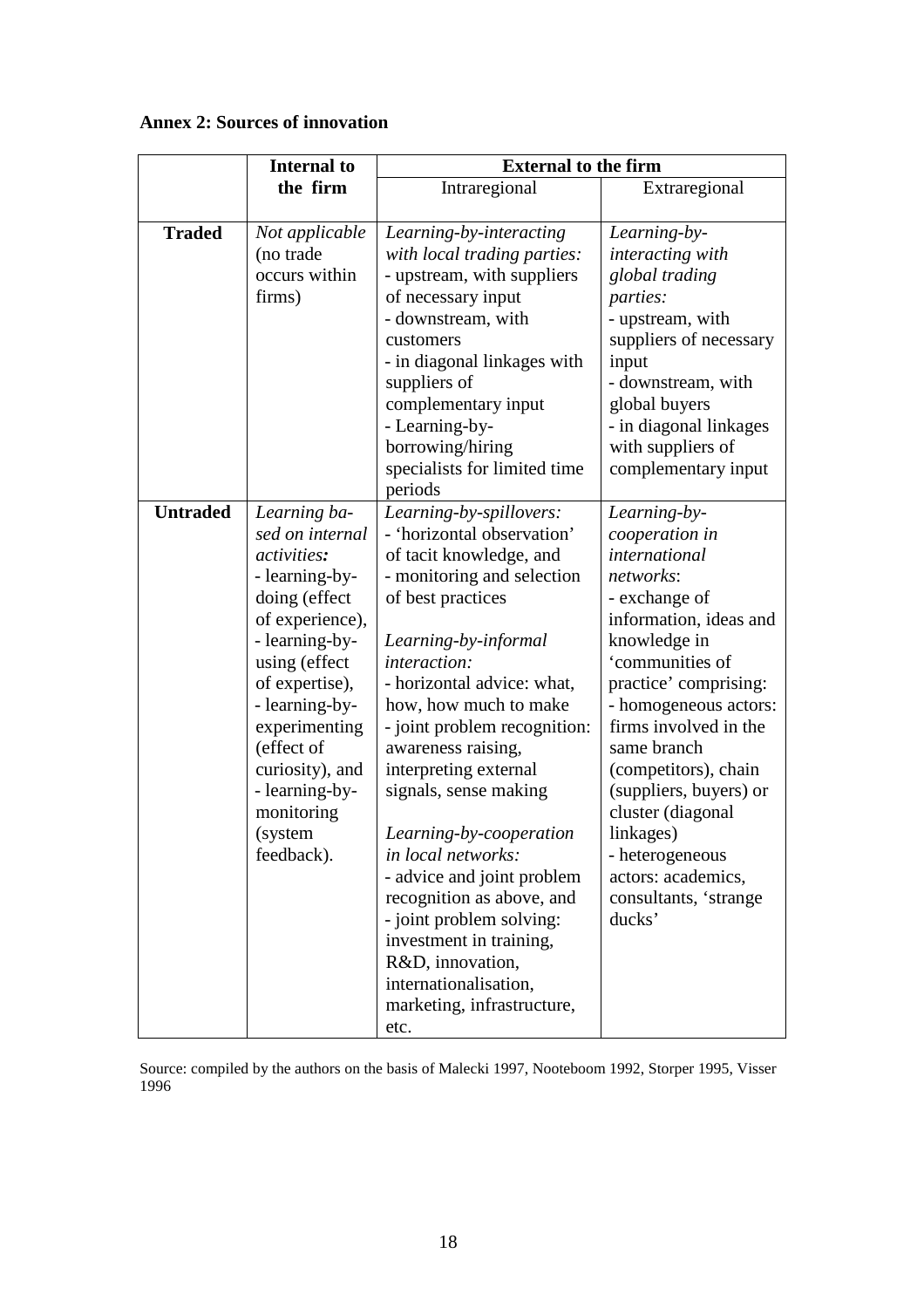#### **References**

- ASHEIM, B.T. (1996) Industrial districts as 'learning regions': a condition for prosperity, *European Planning Studies*, 4, pp. 379-400.
- ASHEIM, B.T., P. COOKE and R. MARTIN (2006) The rise of the cluster concept in regional analysis and policy: a critical assessment, in: B.T. ASHEIM, P. COOKE and R. MARTIN (eds.), *Clusters and regional development: critical reflections and explorations*, pp. 1-29. London and New York: Routledge.
- ATZEMA, O.A.L.C. and E.J. VISSER (2005a) Clustering advantages in the Dutch software industry, in: O.A.L.C. ATZEMA, P. RIETVELD and D. SHEFER, *Regional Configurations, Land Consumption and Sustainable Growth*, pp. 94-125. Cheltenham/Northhampton: Edward Elgar Publishing.
- ATZEMA, O.A.L.C. and E.J. VISSER (2005b) De unieke innovatiekracht van de regio Utrecht, Gooi & Eemland: een bedrijfsgerichte benadering. Report to the Province Utrecht, VNO-NCW Midden, Chamber of Commerce Utrecht, Chamber of Commerce Gooi en Eemland.
- BATHELT, H., A. MALMBERG and P. MASKELL (2004) Clusters and knowledge: local buzz, global pipelines and the process of knowledge creation, *Progress in Human Geography,* 28, no. 1, pp. 31-49.
- BECATTINI, G. (1990) The Marshallian district as a socio-economic notion, in F. Pyke et al. (eds), *Industrial districts and inter-firm cooperation in Italy*, pp. 37-51. Geneva: International Institute for Labour Studies.
- BILDERBEEK, R. P. DEN HERTOG, G. MARKLUND and I. MILES (1998) Services in innovation: knowledge-intensive business producers (KIBS) as co-producers of innovation. Step Group Synthesis report SI4S, August 1998.
- BOEKHOLT, P. AND T.J.A. ROELANDT (2000) Clusterbeleid in internationaal perspectief [Cluster policy in international perspective]. *Economisch Statistische Berichten* Dossier 4283, pp. 30-31.
- BOSCHMA, R.A. & J.G. LAMBOOY (1999), The prospects of an adjustment policy based on collective learning in old industrial regions, GeoJournal, vol. 49, no. 4, pp. 391-399
- BOSCHMA, R.A. (2006) Innovation and geography: Implications for Regional Innovation Policy. Report to the OECD, December 2006.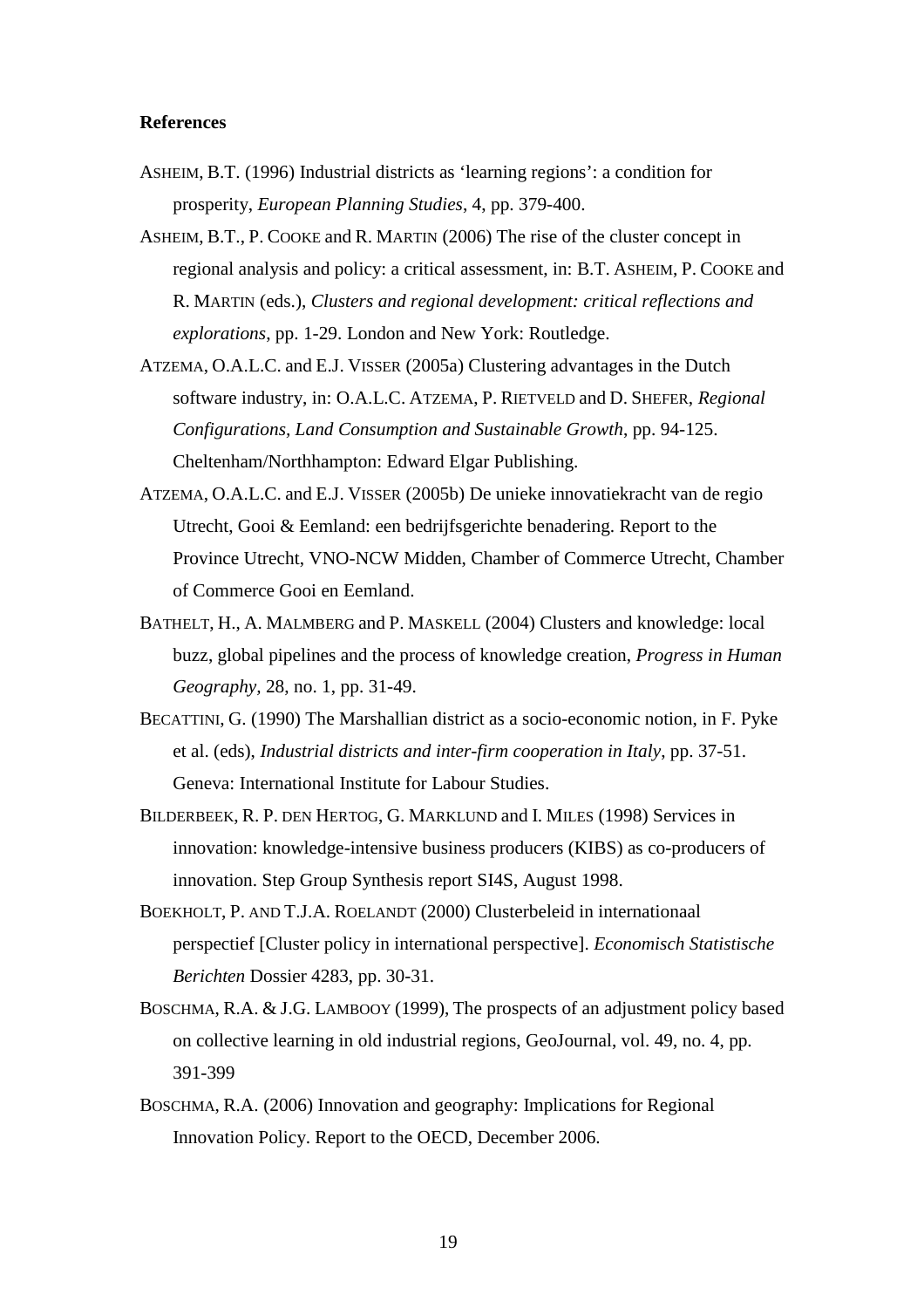- BOSCHMA R.A. and K. FRENKEN (2006), Why is economic geography not an evolutionary science? Towards an evolutionary economic geography, *Journal of Economic Geography,* 6, pp. 273-302.
- BRENNER, T. (2004) *Local industrial clusters: existence, emergence and evolution*. London and New York: Routledge.
- CAMAGNI, R. (1991) Local milieu, uncertainty, and innovation networks: Towards a new dynamic theory of economic space, in R. CAMAGNI (ed.) *Innovation networks: Spatial perspectives*, pp. 121-144. London: Belhaven Press.
- CAPELLO, R. (1999) Spatial transfer of knowledge in high technology milieux: Learning versus collective learning processes, *Regional Studies*, 33, no. 4, pp. 353-365.
- CAPELLO, R. and A. FAGGIAN (2005) Collective learning and relational capital in local innovation processes, *Regional Studies* 39, no. 1, pp. 75-87.
- CARLSSON, B. (2006) Internationalization of innovation systems: A survey of the literature, *Research Policy,* 35, pp. 56-67.
- COOKE, P. (2001) Regional innovation systems, clusters and the knowledge economy, *Industrial and Corporate Change,* 10, no. 4, pp. 945-74.
- DEN HERTOG, P., E.M. BERGMAN and D. CHARLES (2001) Innovative Clusters: Drivers of National Innovation Systems. Paris: OECD.
- DOOREN, VAN R. (2006) La Laguna: of exporting jeans and changing labour relations, *Tijdschrift voor Economische en Sociale Geografie*, 97, no. 5, pp. 480-490.
- ECLAC (2005) Aglomeraciones en torno a los recursos naturales en América Latina y el Caribe: Políticas de articulación y articulación de políticas. Santiago de Chile: ECLAC, División de Desarrollo Productivo y Empresarial, no. 88.
- FOSS, N.J. (2006) The Emerging Knowledge Governance Approach: Challenges and Characteristics, DRUID Working Paper no. 06-10.
- FRENKEN, K., VAN OORT, F.G., VERBURG, T. (2007) Related variety, unrelated variety and regional economic growth, *Regional Studies*, forthcoming.
- GORDON, I.R. and P. MCCANN (2000) Industrial clusters: complexes, agglomeration and/or social networks?, *Urban Studies*, 37, pp. 513-532.
- GRABHER, G. (1993) The weakness of strong ties: the lock-in of regional development in the Ruhr area, in: G. GRABHER (ed.), *The Embedded Firm. On the Socio-Economics of Interfirm Relations*, pp. 255-278. London and New York: Routledge.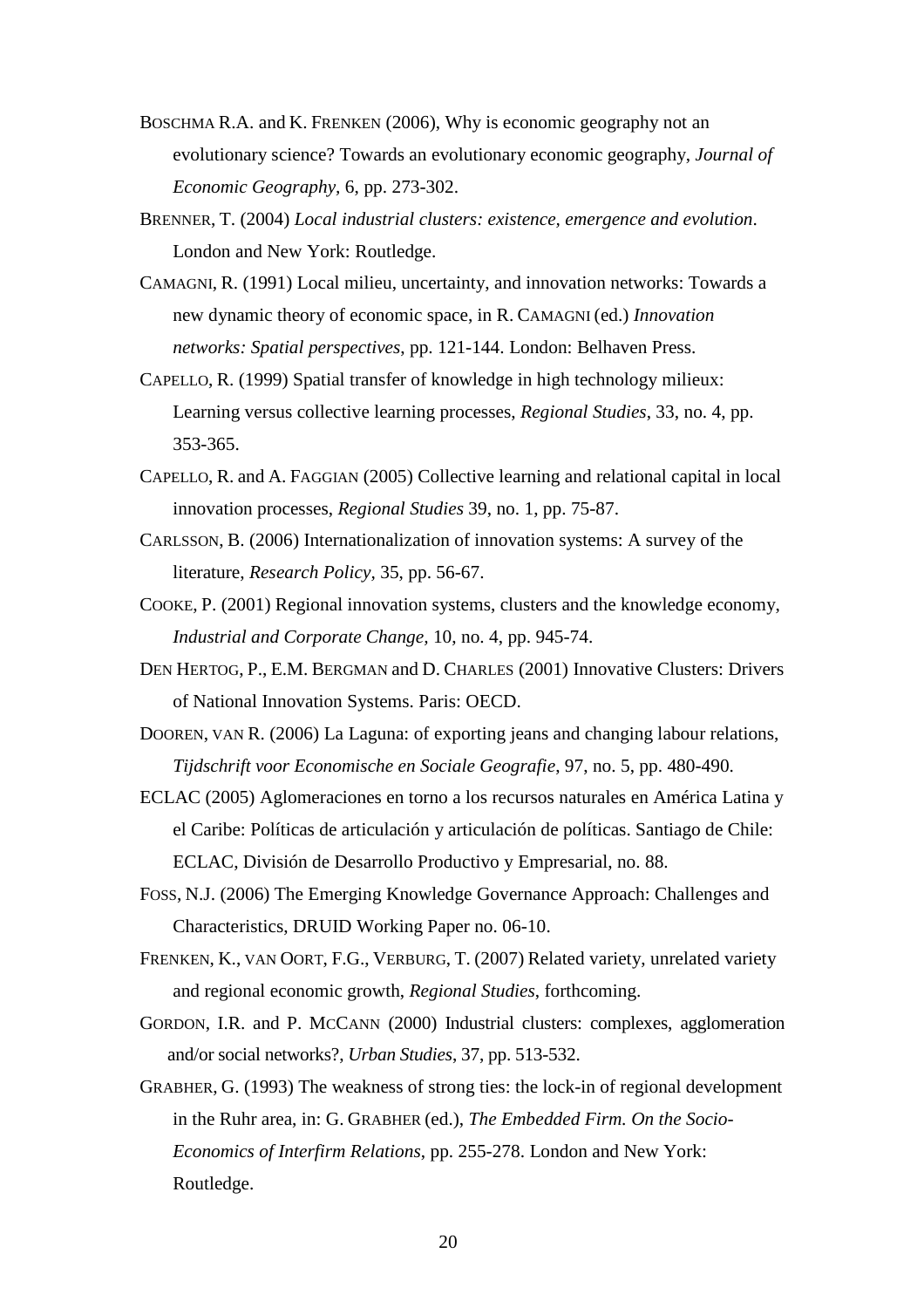- HIRSCHMANN, A.O. (1970) *Exit, Voice, and Loyalty: responses to decline in firms, organizations, and states*. Cambridge Mass.: Harvard University Press.
- HOSPERS, G.J. (2005) 'Best practices' and the dilemma of regional cluster policy in Europe, *Tijdschrift Sociale en Eonomische Geografie,* Outlook on Europe, 96, no. 4, pp. 452-457.
- JACOBS, D. and M. LANKHUIZEN (2006) De Nederlandse exportsterkte geclusterd [The Dutch export performance in cluster perspective], *onomisch Statistische Berichten*, 91, no. 4487, pp. 247-249.
- KUHLMAN, S. and J. EDLER (2003) Scenarios of technology and innovation policies in Europe: Investigating future governance, *Technological Forecasting & Social Change*, 70, pp. 619-637.
- LANGEN, P.W. DE (2004) The performance of port clusters: a framework to analyse cluster performance and an application to the seaport clusters of Durban, Rotterdam and the lower Mississippi. Rotterdam: Erasmus University, PhD thesis.
- LENTE, H. VAN, M.P. HEKKERT, R.E.H.M SMITS and B. VAN WAVEREN (2003) Roles of Strategic Intermediairies in Transition Processes, *International Journal of Innovation Management*, 7, no. 3, pp 247-279.
- LUNDVALL, B.A. (1988) Innovation as an interactive process: from user-producer interactions to national systems of innovation, in G. DOSI *et al.*, *Technical change and economic theory*, pp. 349-369. London: Pinter Publishers.
- MALECKI, E.J. (1997) *Technology and Economic Development*. Harlow, Essex: Longman Scientific & Technical.
- MARSHALL, A. (1890) *Principles of economics.* London: MacMillan & Co Ltd. 8 th edition.
- MARTIN, R. & P. SUNLEY (2003) Deconstructing clusters: chaotic concept or policy panacea?, *Journal of Economic Geography*, 3, pp. 5-35.
- MINISTRY OF ECONOMIC AFFAIRS (2004) Pieken in de Delta. The Hague: Ministry of Economic Affairs, Directorate Spatial Economic Policy.
- MYTELKA, L.K. and K. SMITH (2002) Policy learning and innovation theory: an interactive and co-evolving process, *Research Policy*, 31, vol. 8, pp. 1467-1479.
- NADVI K. and H. SCHMITZ (1999) Clustering and industrialization: introduction, *World Development*, 27, no. 9, pp. 1503-1514.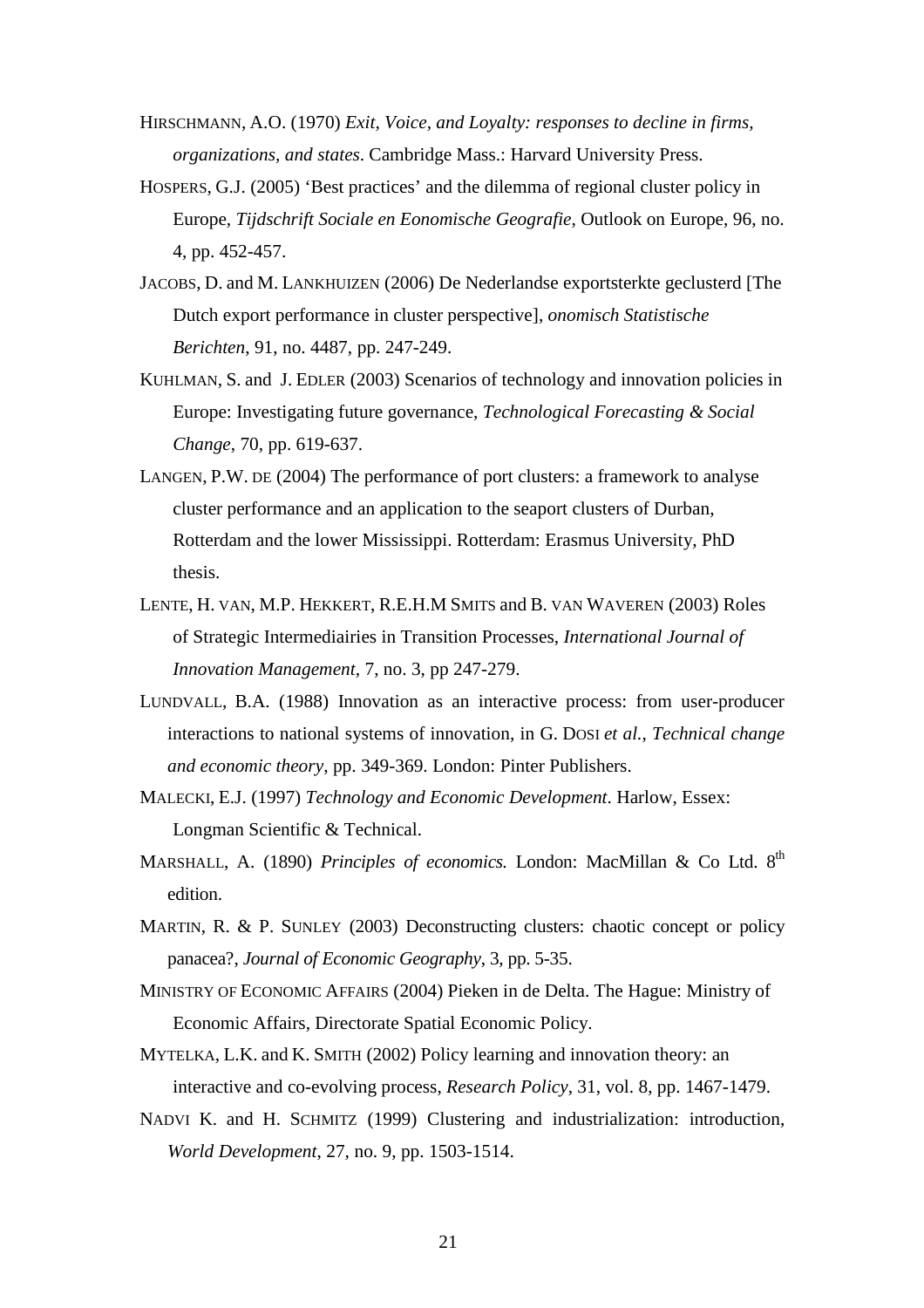- NONAKA, I. and H. TAKEUCHI (1995) *The knowledge creating company*. Oxford: Oxford University Press.
- NOOTEBOOM, B. (1992) Towards a dynamic theory of transactions, *Journal of Evolutionary Economics*, 2, pp. 281-299.
- NOOTEBOOM, B. (1997) Makeling van clusters is een klus voor bedrijven [Brokering in clusters is a private role], *Economisch Statistische Berichten*, 4132, pp. 947- 948.
- NOOTEBOOM, B. (1999) Innovation and inter-firm linkages: New implications for policy, *Research Policy*, 28, pp. 793-805.
- NOOTEBOOM, B. (2000) *Learning and innovation in organisations and economies.* Oxford: Oxford University Press.
- NOOTEBOOM, B. (2002) *Trust: forms, foundations, functions, failures and figures*. Cheltenham: Edgar Elgar.
- NOOTEBOOM, B. (2004) Innovatie: theorie en beleid. Inaugural speech, University of Tilburg, 8 november 2004, pp. 8-33.
- NOOTEBOOM, B., W. VAN HAVERBEKE, G. DUYSTERS, A. V.D. OORD and V. GILSING (2005) Optimal cognitive distance and absorptive capacity. Tilburg University and ECIS working paper.
- NOOTEBOOM, B. (2006) Innovation, learning and cluster dynamics, in: R. MARTIN, B. ASHEIM & PH. COOKE, *Clusters and regional development; Critical reflections and exploration*, pp. 137-163. London: Routledge.
- NORTH, D.C. (1994) Economic performance through time, *American Economic Review*, 84, no. 3, pp. 359-68.
- OBSERVATORY OF EUROPEAN SMES (2002) Regional clusters in Europe. Brussels: European Commission enterprise publications, no. 3, pp. 27-40.
- PANICCIA, I. (2006) Cutting through the chaos: towards a new typology of industrial districts and clusters, in: R. MARTIN, B. ASHEIM & PH. COOKE, *Clusters and regional development; Critical reflections and exploration*, pp. 90-114. London: Routledge.
- PARK, S.H. (2001) Regional innovation strategies in the knowledge-based economy. *GeoJournal* 53, pp29-38.

PORTER, M.A. (1990), *The competitive advantage of nations*. London: MacMillan Press. PORTER, M.A. (1998), *On competition*. Boston: Harvard Business School.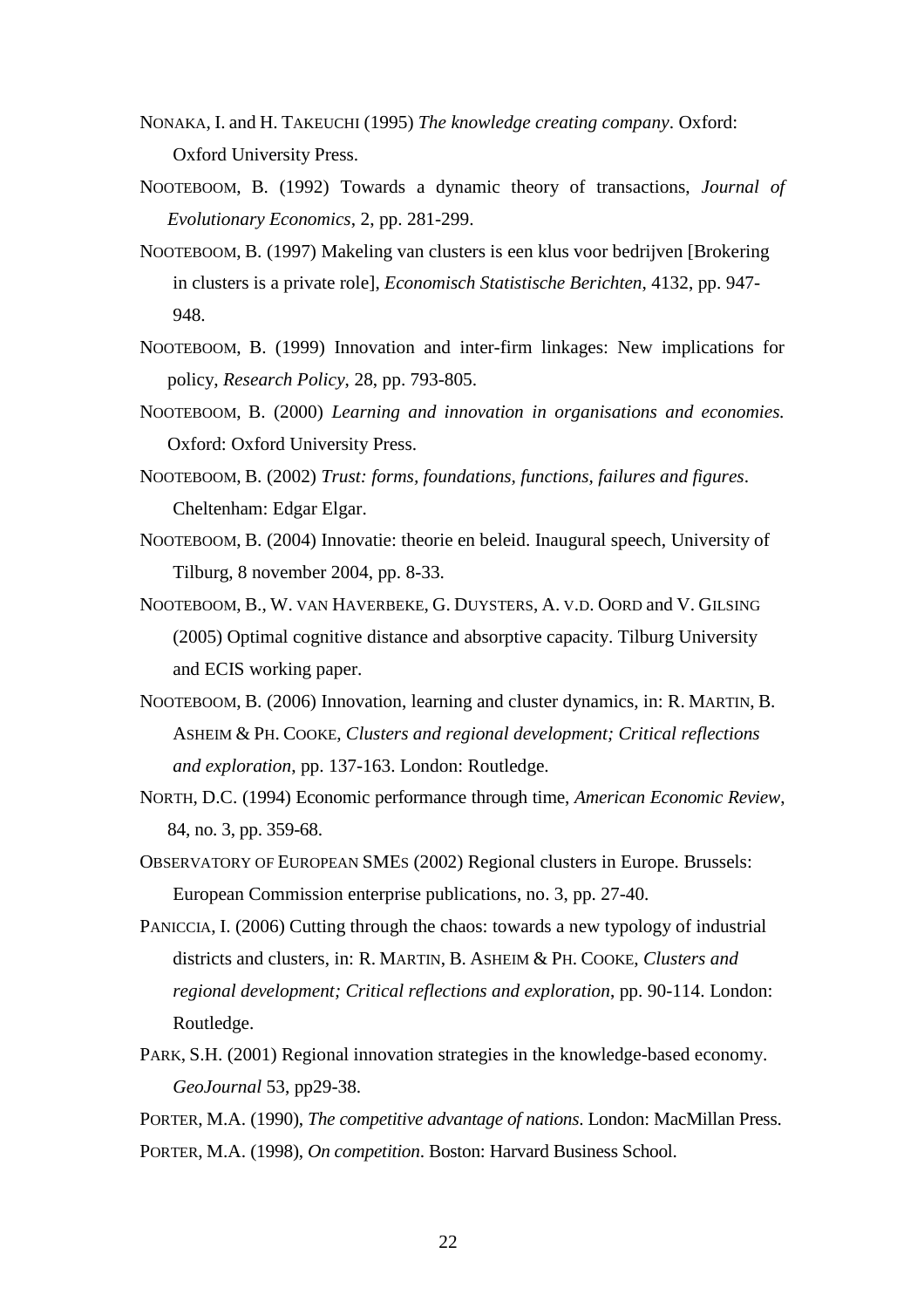- PORTER, M.A. (2000) Location, competition and economic development: Local clusters in a global economy, *Economic Development Quarterly*, 14, no. 1, pp. 15-34.
- RASPE, O. and F. VAN OORT (2006) The Knowledge Economy and Urban Economic Growth, *European Planning Studies*, 14, no. 9, pp. 1209-1234
- ROELANDT, T.J.A. and P. DEN HERTOG (1999) Boosting innovation: the cluster approach. Paris: OECD.
- ROSENBERG, N. (1982) *Inside the Black Box: Technology and Economics*. Cambridge: Cambridge University Press.
- RUTTEN, R. (2002) The entrepreneurial coalition: knowledge-based collaboration in a regional manufacturing network. Tilburg: Catholic University Brabant, PhD thesis.
- SIMMIE, J. (2004) Innovation and clustering in the globalised international economy, *Urban Studies*, 41, no. 5/6, pp. 1095-1112.
- SIMMIE, J. (2006) Do clusters or innovation systems drive competitiveness? , in: R. MARTIN, B. ASHEIM & PH. COOKE, *Clusters and regional development; Critical reflections and exploration*, pp. 164-187. London: Routledge.
- SÖLVELL, Ö., G. LINDQVIST and CH. KETELS (2003) The cluster greenbook initiative. Stockholm: Bromma tryck AB.
- STORPER, M. (1995), The resurgence of regional economics, ten years later: the region as a nexus of untraded interdependencies, *European and Urban Regional Studies*, 2, pp. 191-221.
- TODARO, M.P. and S. SMITH (2005), *Economic Development*. Boston: Addison Wesley, 9<sup>th</sup> edition.
- TÖDTLING, F. and M. TRIPPL (2005) One size fits all? Towards a differentiated regional innovaqtion policy approach, *Research Policy*, 34, pp. 1203-1219.
- VISSER, E.J. (1996) Local sources of competitiveness: Spatial clustering and organisational dynamics in small-scale clothing in Lima, Peru. Amsterdam: Tinbergen Institute, PhD thesis.
- VISSER, E.J. (2000) De complementariteit van clusters en netwerken [The complementarity of clusters and networks], *Economisch Statistische Berichten,* dossier 4283, p. 35.
- VISSER E.J. and R.A. BOSCHMA (2004) Learning in districts: novelty and lock-in in a regional context, *European Planning Studies*, 12, no. 6, pp. 793-808.